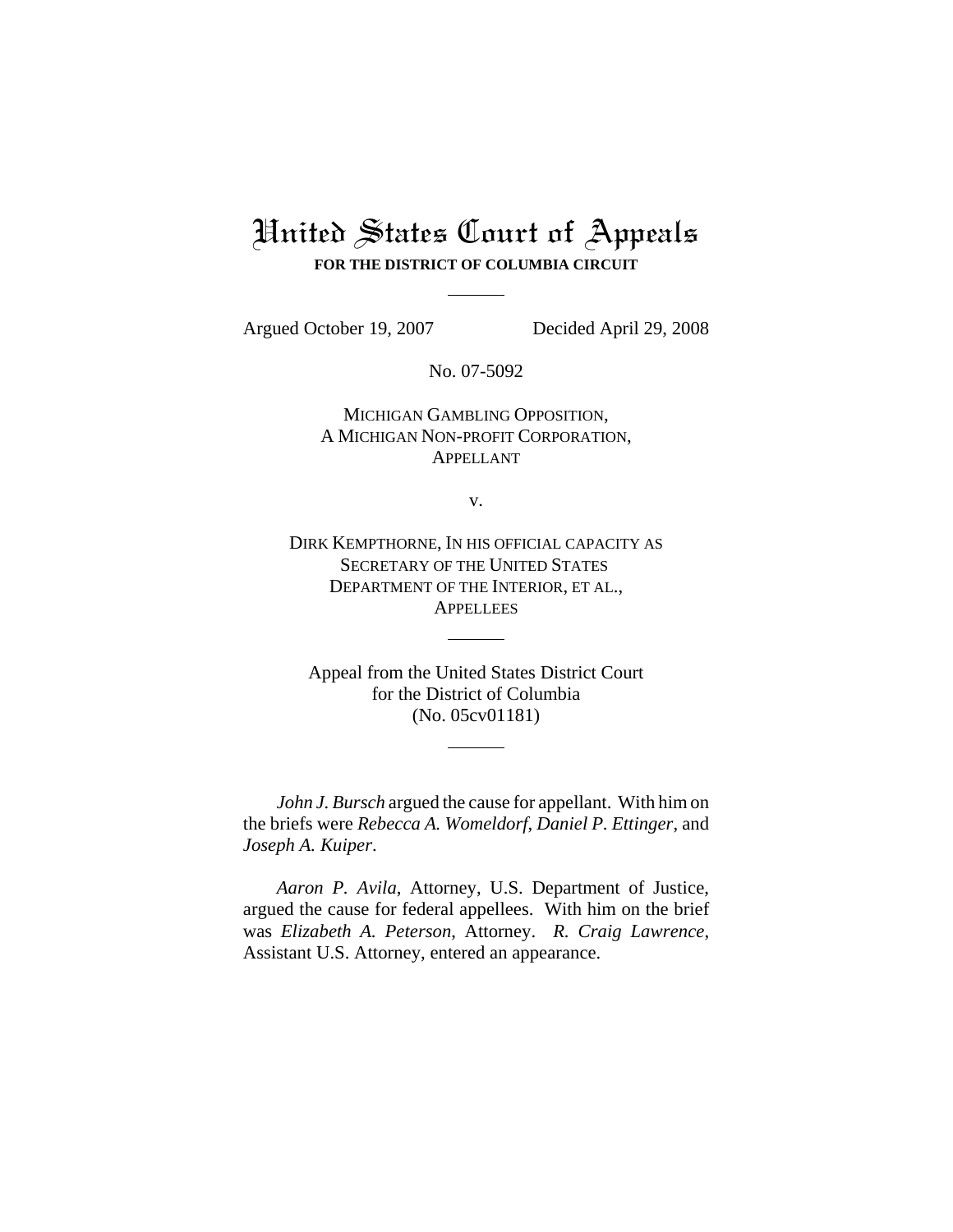*Nicholas C. Yost*, *Seth P. Waxman*, *Edward C. DuMont*, *Demian S. Ahn*, and *Conly J. Schulte* were on the brief for appellee Match-E-Be-Nash-She-Wish Band of Pottawatomi Indians*.*

Before: GINSBURG, ROGERS and BROWN, *Circuit Judges*.

Opinion for the Court filed PER CURIAM.

Opinion dissenting in part by *Circuit Judge* BROWN.

PER CURIAM: In 2005, the Assistant Secretary for Indian Affairs of the Bureau of Indian Affairs of the Department of Interior decided to take 147 acres of land in Wayland Township, Michigan, into trust for use by the Match-E-Be-Nash-She-Wish Band of Pottawatomi Indians ("the Tribe"), which plans to construct and operate a Class III casino. This decision followed federal recognition of the Tribe in 1998. A non-profit Michigan membership organization — Michigan Gambling Opposition ("MichGO") — sued the Secretary of the Interior, the Bureau of Indian Affairs ("BIA") and the National Indian Gaming Commission ("NIGC") (collectively the "DOI") alleging that the DOI's approval of the proposed casino violated the National Environmental Protection Act ("NEPA"), 42 U.S.C. § 4321 et seq., and that section 5 of the Indian Reorganization Act ("IRA"), 25 U.S.C. § 465, was unconstitutional. The district court granted summary judgment to the DOI, and MichGO appeals. We hold that the DOI did not violate NEPA and that section 5 of the IRA is not an unconstitutional delegation of legislative authority. Accordingly, we affirm.

### **I.**

The Match-E-Be-Nash-She-Wish Band of Pottawatomi Indians has lived in Michigan continuously since it emerged as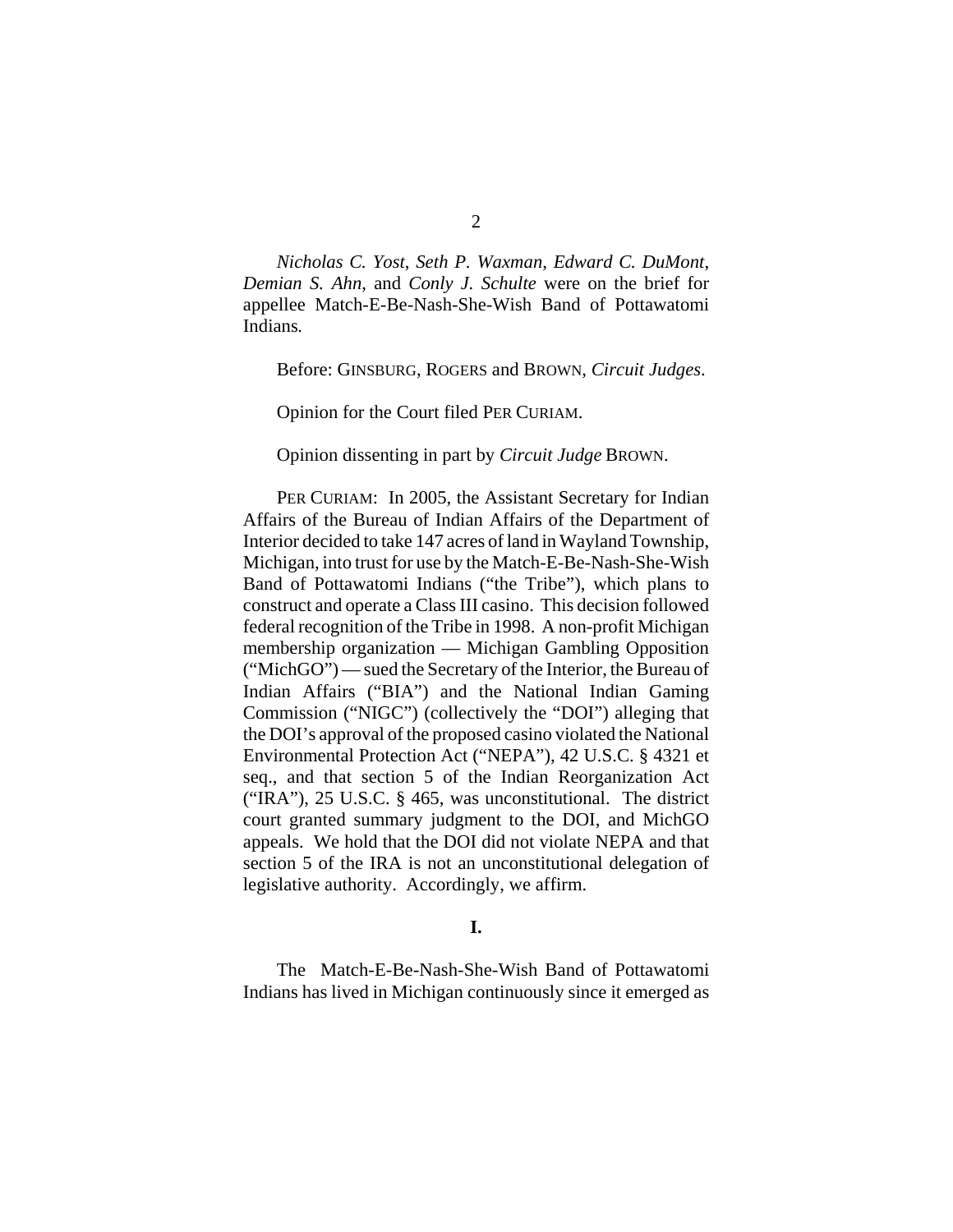a recognizable unit under Chief Match-E-Be-Nash-She-Wish at the turn of the nineteenth century. At that time, the Tribe lived near Kalamazoo, Michigan, along the Kalamazoo River. The Tribe was party to several treaties with the United States, and it was adversely affected by several others, with the result that it lost all of its lands near Kalamazoo by the middle of the nineteenth century. It avoided being moved to reservations further west by taking asylum with a church mission in central Michigan, near the town of Bradley. Around the end of the nineteenth century, land in the church mission was distributed to individual members of the Tribe. This distribution was in accord, although not directly part of, broader federal policies of the time, which emphasized breaking up tribal holdings and distributing parcels of land to individuals. *See* Judith V. Royster, *The Legacy of Allotment*, 27 ARIZ. ST. L.J. 1, 10-12 (1995). Most of the land distributed to individual members of the Tribe was lost because of failure to pay property taxes, as was the case for large portions of the land distributed under broader federal policies, *id*. at 12, but members of the Tribe continued to reside around the former church mission.

The Tribe, now numbering 277 members, secured federal acknowledgment of its existence in 1998, under the BIA's formal recognition procedure. The Tribe and BIA plan for BIA to acquire land as a reservation for the Tribe, using the Secretary of the Interior's authority under section 5 of the IRA to take land into trust for Indians, 25 U.S.C. § 465. They have identified a 147-acre tract of land ("the Bradley property") that they find suitable for this purpose. The Bradley property is located in Wayland township (population 3,013), a largely rural area about twenty-five miles north of Kalamazoo and thirty miles south of Grand Rapids. Seeking to advance the economic well-being of its members, who suffer from unemployment rates approximately six times the average of their surrounding area, and to promote economic self-sufficiency, the Tribe plans to use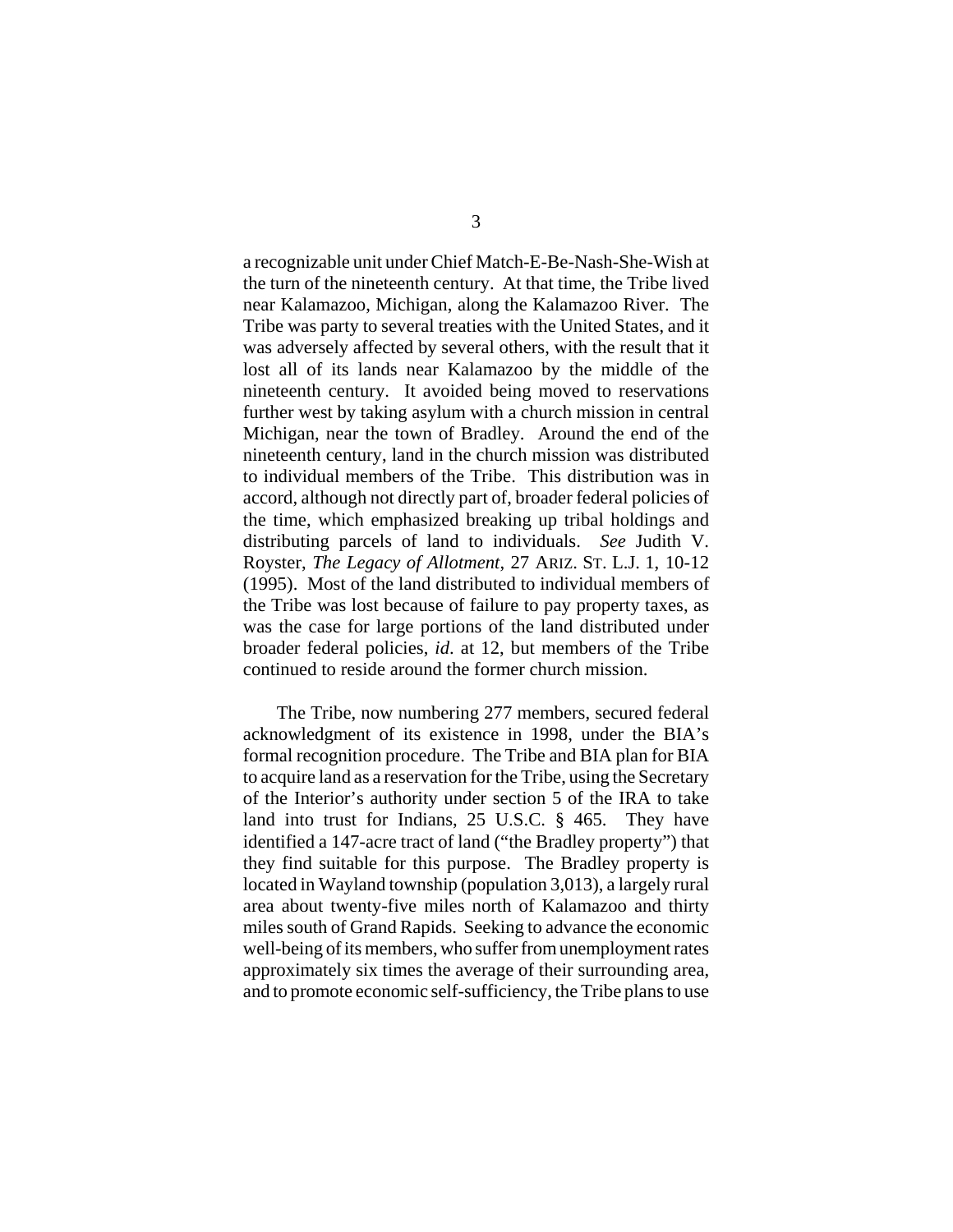the Bradley property to host a Class III gambling casino. The planned facility would comprise approximately 99,000 square feet of gambling, with additional floor space devoted to restaurants, stores, and offices. The Tribe expects 8,500 visitors per day.

As BIA studied the Tribe's proposal, it prepared an environmental assessment ("EA") under the auspices of NEPA, 42 U.S.C. § 4321 et seq. The EA analyzed the effects the proposed casino would have on area wildlife, air and water; farming in the vicinity; and nearby communities. One of the issues addressed by the EA was the possibility that the casino would increase local traffic. The EA used the U.S. Department of Transportation ("DOT") grading system to assess the severity of potential traffic delays: "Level Of Service A" means free passage, while "Level of Service F" means a driver can expect to wait eighty seconds or more before passing through an unsignaled intersection. The EA defined acceptable traffic delays to be "Level of Service C" or better. However, because Michigan does not grade intersections, the BIA concluded that approval by the Michigan Department of Transportation ("MDOT") would also qualify an intersection's traffic levels as acceptable.

Applying the DOT classification system, a study commissioned as part of the EA identified two local intersections where increased casino-related traffic would result in Level of Service F at certain times. These intersections sit at the junction of US-131, a limited access highway that runs north and south along the west edge of the Bradley property, and Michigan-179 (129th Avenue), a two-lane road that runs east and west along the south edge of the Bradley property. The study predicted that the casino would cause heavy traffic at the right turn from the northbound exit onto 129th Avenue (eastbound) and at the left turn from the southbound exit onto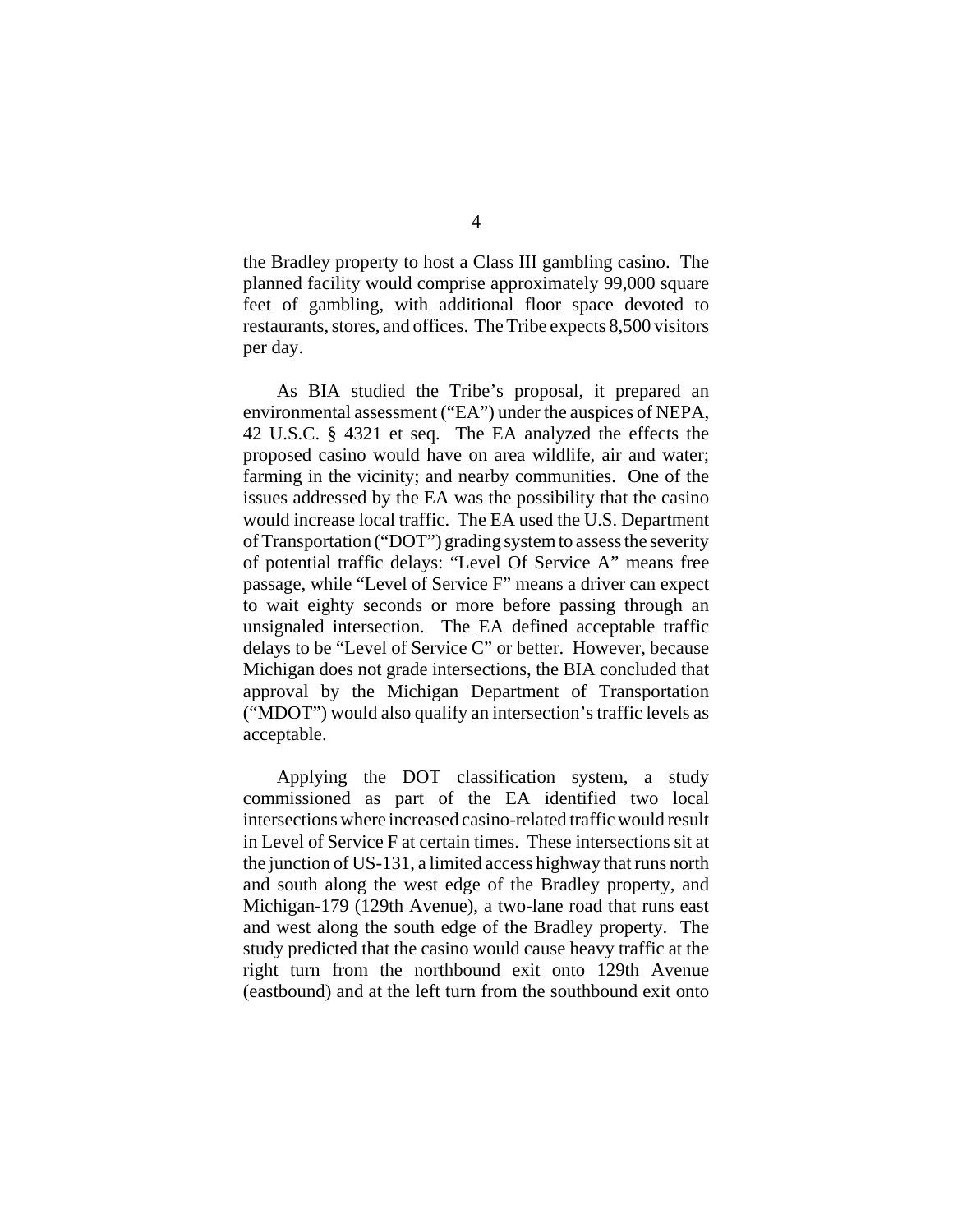129th Avenue (eastbound). Resulting delays would be particularly severe during afternoon rush hours.

To mitigate the traffic impact of the casino, the EA recommended construction of a new, dedicated right-turn lane for the northbound intersection and adding a four-way stop to the southbound intersection. It acknowledged the southbound left turn would still operate during peak periods at Level of Service F, so that a traffic light might be necessary. Although MDOT apparently will not commit to a traffic light based on predictions of traffic volume, it apparently would approve a dedicated right turn lane and a four-way stop.<sup>1</sup>

Having concluded that proposed measures would sufficiently alleviate traffic delays and that other potential problems identified in the EA would also be mitigated, the BIA and the NIGC both issued Findings of No Significant Impact ("FONSI") with respect to the casino project and announced their intent to acquire the Bradley property and allow the casino.

MichGO filed this lawsuit in June 2005, advancing four claims. The first alleged that the preparation of a FONSI rather than an environmental impact statement ("EIS") violated NEPA. The second and third alleged violations of the Indian Gaming Regulatory Act ("IGRA"). The fourth alleged that the IRA is an

<sup>&</sup>lt;sup>1</sup> The EA relied on a September 25, 2001, letter from MDOT, which approved the dedicated right-turn lane; this letter did not expressly mention the four-way stop or any of the traffic study's conclusions. Letter from Robert Coy, Region Permit Agent, MDOT, to Marc Start, URS Corporation (Sept. 25, 2001). However, a letter from MDOT to the Tribe on February 12, 2002, cited the completed traffic study and approved its recommendations, which included the four-way stop. Letter from Robert Coy, Region Permit Agent, MDOT, to D.K. Sprague, Match-E-Be-Nash-She-Wish Band of Pottawatomi Indians, Gun Lake Tribe (Feb. 12, 2002).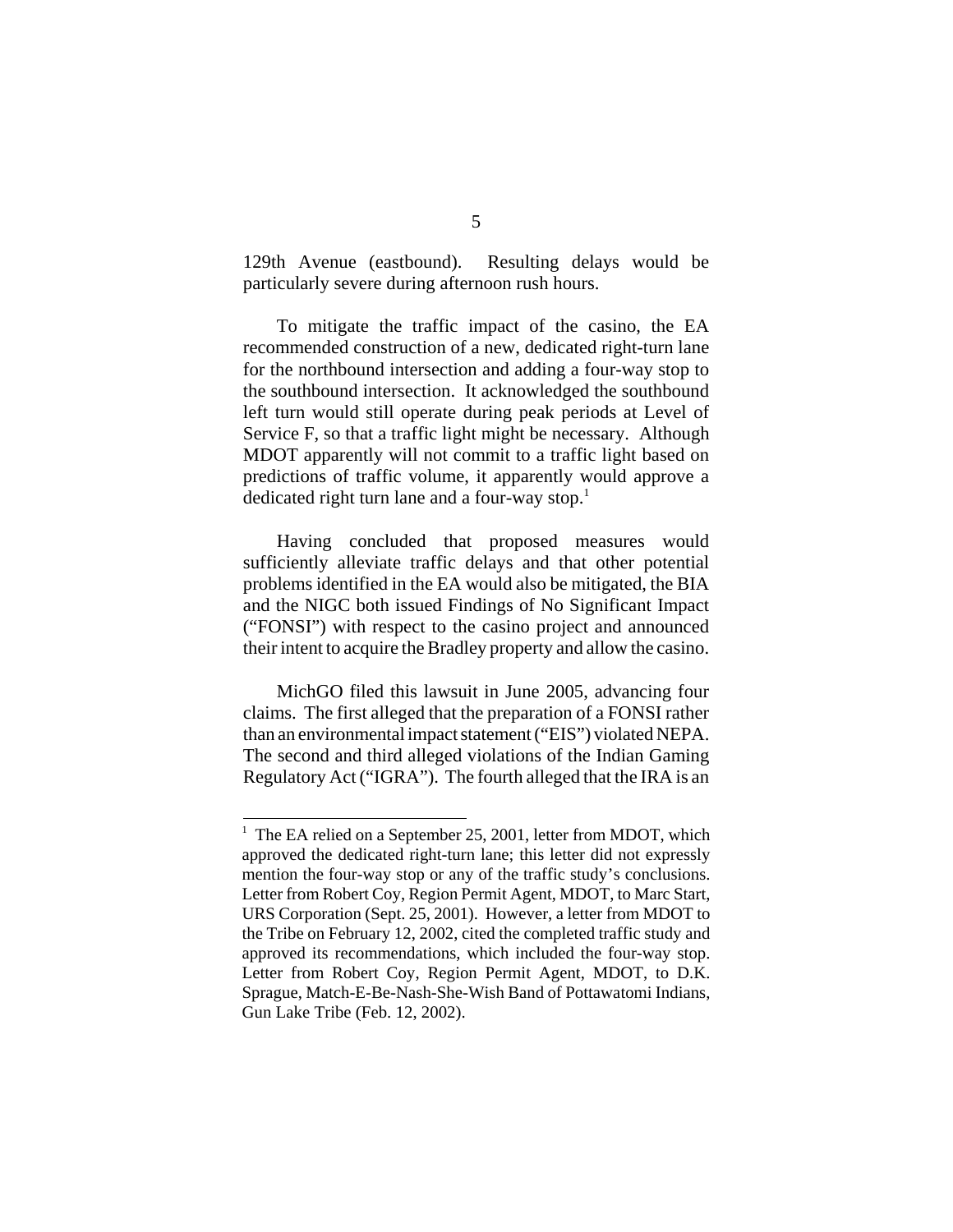unconstitutional delegation of authority to the Secretary of the Interior because there is no intelligible principle limiting its discretion on what land to acquire and hold in trust. The Tribe was allowed to intervene as a defendant. The district court granted summary judgment to the DOI on February 23, 2007. *Mich. Gambling Opposition (MichGO) v. Norton*, 477 F. Supp. 2d 1, 22 (D.D.C. 2007). MichGO appeals and our review is de novo. *Sample v. Bureau of Prisons*, 466 F.3d 1086, 1087 (D.C. Cir. 2006). However, in view of *Citizens Exposing Truth About Casinos v. Kempthorne*, 492 F.3d 460 (D.C. Cir. 2007), MichGO does not pursue its IGRA claims. Appellant's Reply Br. 2 n.1.

### **II.**

NEPA requires every agency proposing a "major Federal action" to prepare a statement of its environmental impact if the action will "significantly affect[] the quality of the human environment." 42 U.S.C. § 4332(C). Under regulations promulgated by the Council on Environmental Quality ("CEQ") agencies must create procedures identifying "[s]pecific criteria for and identification of those typical classes of action" that require or do not require an EIS. 40 C.F.R. § 1507.3(b)(2). In considering any particular proposed action, an agency must first determine whether, under its own regulations, the proposal would "[n]ormally require[] an [EIS]" or "[n]ormally [would] not require either an [EIS] or an [EA]." *Id*. § 1501.4(a). If the proposed action is not covered by either of these descriptions, the agency should prepare an EA, and based on its conclusions, decide whether to prepare an EIS. *Id*. §§ 1501.4(b)-(c). The agency may conclude that an EIS is not necessary and instead issue a FONSI, in which it must explain why there will be no significant impact. *Id*. §§ 1501.4(e); 1508.13.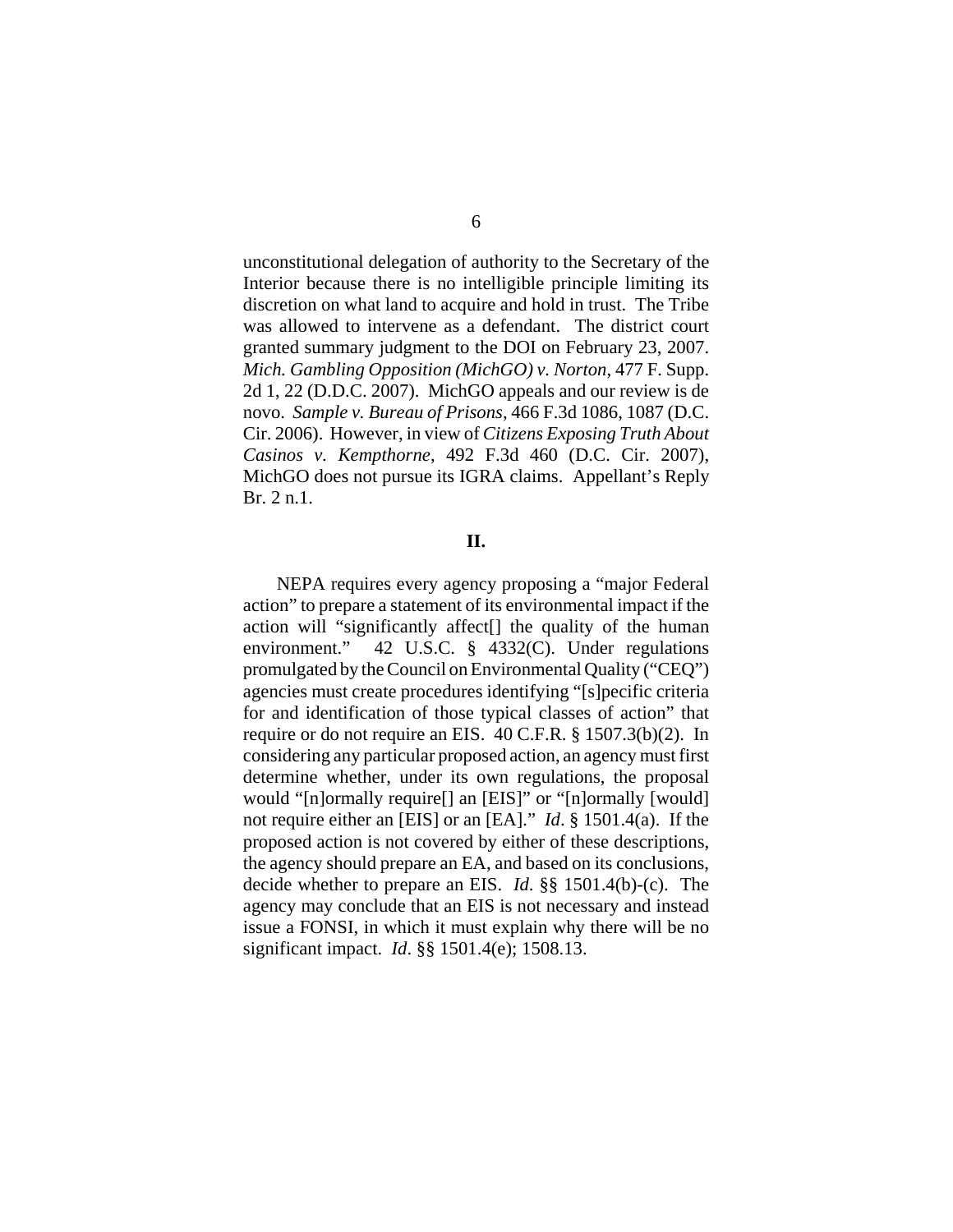**A.**

MichGO contends that the Tribe's casino is large and controversial, and that the DOI is thus required by law to prepare an EIS. To support this contention, MichGO relies on the 2005 "Checklist for Gaming Acquisitions," distributed to regional directors by the BIA, which provides that "[p]roposals for large, and/or potentially controversial gaming establishments should require the preparation of an EIS."<sup>2</sup> MichGO maintains that 40 C.F.R.  $\S$  1501.4(a) requires an EIS to be performed if mandated by internal DOI guidelines such as the Checklist.

The premise underlying MichGO's contention is flawed. Section 1501.4(a) does not make the Checklist binding on the DOI. The CEQ does require each agency to "[d]etermine under its procedures" whether a project is of a type that normally requires an EIS. *Id*. § 1501.4(a). But it also specifies that these procedures will be established pursuant to section 1507.3. *Id*. Section 1507.3 sets out a specific process for developing the relevant agency procedures; as part of this process, the CEQ must approve the procedures before they are implemented. *Id.* § 1507.3(a). The DOI complied with these requirements when it established its NEPA procedures, now codified in its manual. DEP'T OF THE INTERIOR, DEPARTMENT MANUAL, Pt. 516, Chpt. 10 (May 27, 2004). These procedures do not encompass the Checklist, which in any event does not appear to have been approved by the CEQ as required by section 1507.3(a). The manual does, however, include lists of activities that under its procedures normally require or do not require an EIS or EA. *Id*. Gaming activities are not included in these lists. In these circumstances, the section  $1501.4(b)-(c)$  process — EA preparation followed by a decision on whether to prepare an EIS

<sup>2</sup> OFFICE OF INDIAN GAMING MGMT., DEP'T OF THE INTERIOR, CHECKLIST FOR GAMING ACQUISITIONS GAMING-RELATED ACQUISITIONS AND IGRA SECTION 20 DETERMINATIONS 10 (2005) ("Checklist").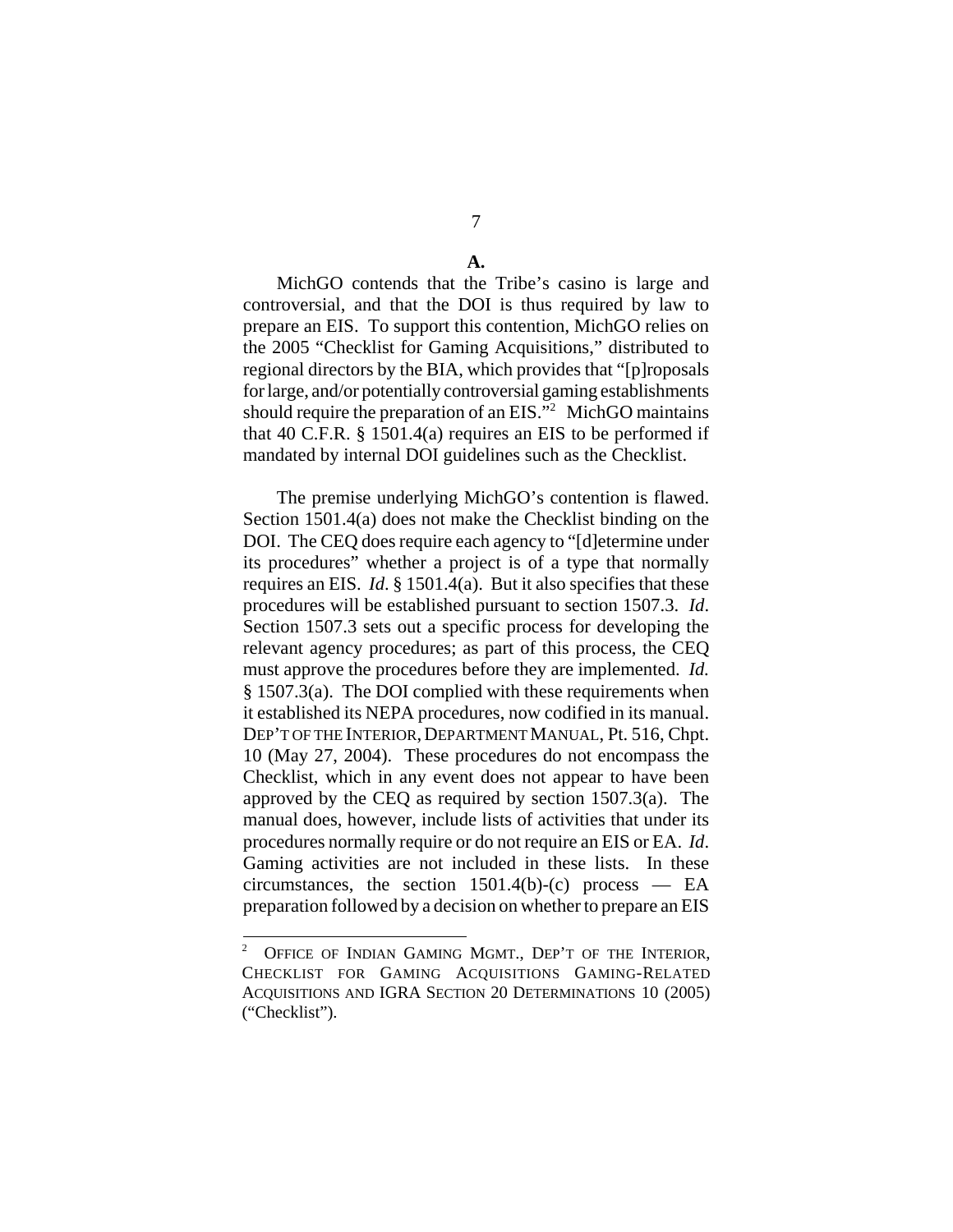— is applicable. The DOI followed these procedures and lawfully determined not to prepare an EIS on the basis of the  $EA.<sup>3</sup>$ 

Because we are unpersuaded that the Checklist is binding on the DOI, we do not reach MichGO's contention that the casino project at issue is "large" and "controversial" within the meaning of the Checklist.

#### **B.**

Alternatively, MichGO contends that it was arbitrary or capricious for the DOI to issue a FONSI without having prepared an EIS because two intersections would continue to experience Level of Service F at certain times, even after mitigation measures.<sup>4</sup>

A court reviews an agency's FONSI or EIS under the Administrative Procedure Act, 5 U.S.C. § 706, and "cannot substitute [its] judgment for that of an agency if the agency's decision was 'fully informed and well considered.'" *Cabinet Mountains Wilderness v. Peterson*, 685 F.2d 678, 684 (D.C. Cir. 1982) (quoting *Vt. Yankee Nuclear Power Corp. v. NRDC,* 435

<sup>4</sup> MichGO maintains in a footnote of its initial brief and in its Reply Brief that increased traffic in the Village of Hopkins will constitute a significant, unmitigated impact. We do not consider this argument. "[A]bsent extraordinary circumstances . . . we do not entertain an argument raised for the first time in a reply brief . . . or . . . a footnote." *United States v. Whren*, 111 F.3d 956, 958 (D.C. Cir. 1997).

<sup>3</sup> MichGO's suggestion in its brief that the Checklist is binding independent of 40 C.F.R. § 1501.4 is not appropriately developed and thus not properly before the court. *Schneider v. Kissinger,* 412 F.3d 190, 200 n.1 (D.C. Cir. 2005). MichGO also maintains that ignoring non-binding regulations is arbitrary and capricious, but this contention is waived as it is raised only in the reply brief. *Corson & Gruman Co. v. NLRB*, 899 F.2d 47, 50 n.4 (D.C. Cir. 1990).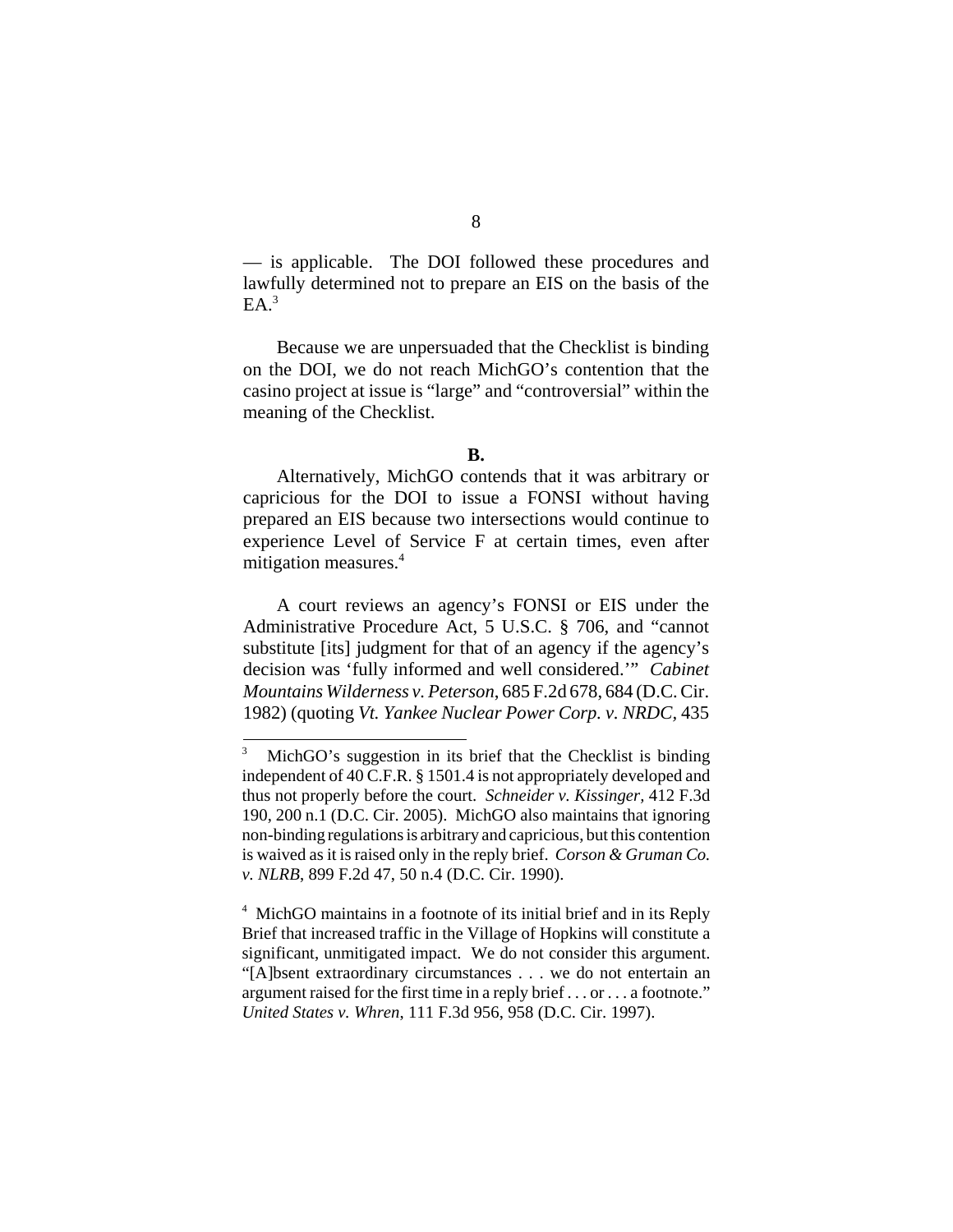U.S. 519, 558 (1978)). If the agency decided to issue a FONSI, it must either have concluded there would be no significant impact or have planned measures to mitigate such impacts. A court must review whether the agency:

> (1) has accurately identified the relevant environmental concern, (2) has taken a hard look at the problem in preparing its EA, (3) is able to make a convincing case for its finding of no significant impact, and (4) has shown that even if there is an impact of true significance, an EIS is unnecessary because changes or safeguards in the project sufficiently reduce the impact to a minimum.

### *TOMAC v. Norton*, 433 F.3d 852, 861 (D.C. Cir. 2006) (internal quotations omitted).

The EA found that at least one intersection would experience Level of Service F at certain times even after mitigation measures. However, contrary to the assumption underlying MichGO's contentions, the EA's definition of acceptable traffic performance was not based solely on the level-of-service classification. Rather, the EA noted that local authorities had no standards for traffic intensity; thus the EA deployed two separate indicators as proof of acceptable traffic conditions: either Level of Service C or above *or* approval by relevant local authorities. MDOT, the agency with jurisdiction over these roads, found the traffic levels projected after the DOI's mitigation measures would be acceptable. It was not inherently arbitrary or capricious for the DOI to rely on MDOT's assessment, c*f. Coliseum Square Ass'n v. Jackson*, 465 F.3d 215, 237 (5th Cir. 2006), and MichGO gives us no reason to question that reliance. The DOI was thus justified in finding that mitigation of the traffic impact was sufficient, and that an EIS was unnecessary.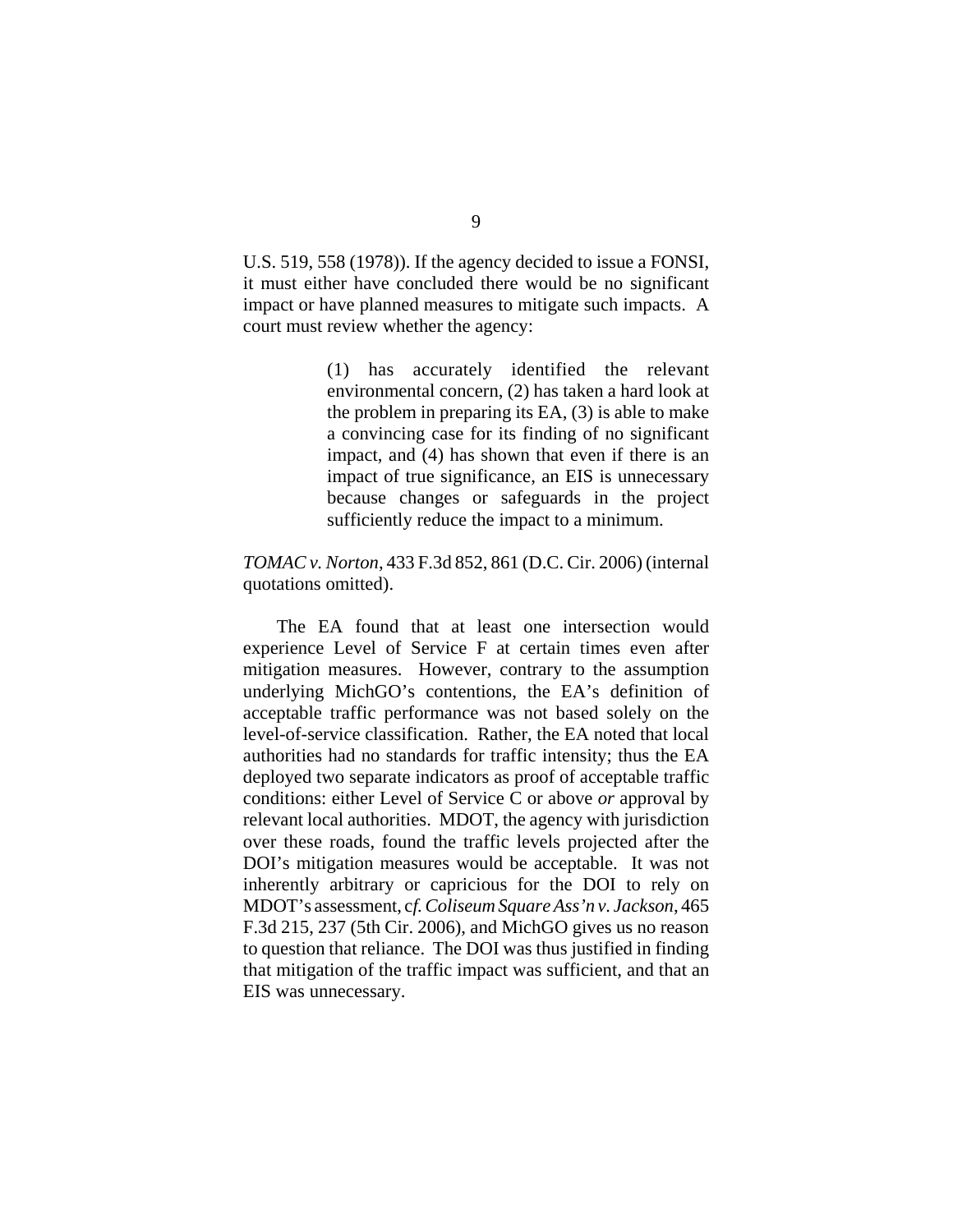# **III.**

Article I of the Constitution provides that "[a]ll legislative Powers herein granted shall be vested in a Congress of the United States." U.S. CONST. art I, § 1. In considering a challenge to a delegation of power, "the test is whether Congress has set forth 'an intelligible principle to which the person or body authorized to act is directed to conform.'" *TOMAC,* 433 F.3d at 866 (quoting *Whitman v. Am. Trucking Ass'ns*, 531 U.S. 457, 472 (2001) (alterations and internal quotations omitted)). The Supreme Court has underscored that "the general policy and boundaries of a delegation 'need not be tested in isolation' . . . [as] the statutory language may derive content from the 'purpose of the Act, its factual background and the statutory context.'" *Id.* (quoting *Am. Power & Light Co. v. SEC*, 329 U.S. 90, 104 (1946)). Courts "have almost never felt qualified to second-guess Congress regarding the permissible degree of policy judgment that can be left to those executing or applying the law." *Whitman*, 531 U.S. at 474-75 (internal quotations omitted).

MichGO contends that section 5 of the IRA is an unconstitutional delegation of legislative power because, apart from the DOI's internal regulations, which cannot fill the void, it is "completely devoid of intelligible standards to guide or limit the Secretary's discretion." Appellant's Br. at 35. We are not convinced. An agency cannot "cure an unconstitutionally standardless delegation of power by declining to exercise some of that power," *Whitman*, 531 U.S. at 473, as the district court incorrectly suggested, *MichGO*, 477 F. Supp. 2d at 21-22. But giving due consideration to the purpose and factual background of the IRA and section 5's statutory context, as the Supreme Court instructs, *see Am. Power & Light Co.*, 329 U.S. at 104, and having due regard that "Congress is not confined to that method of executing its policy which involves the least possible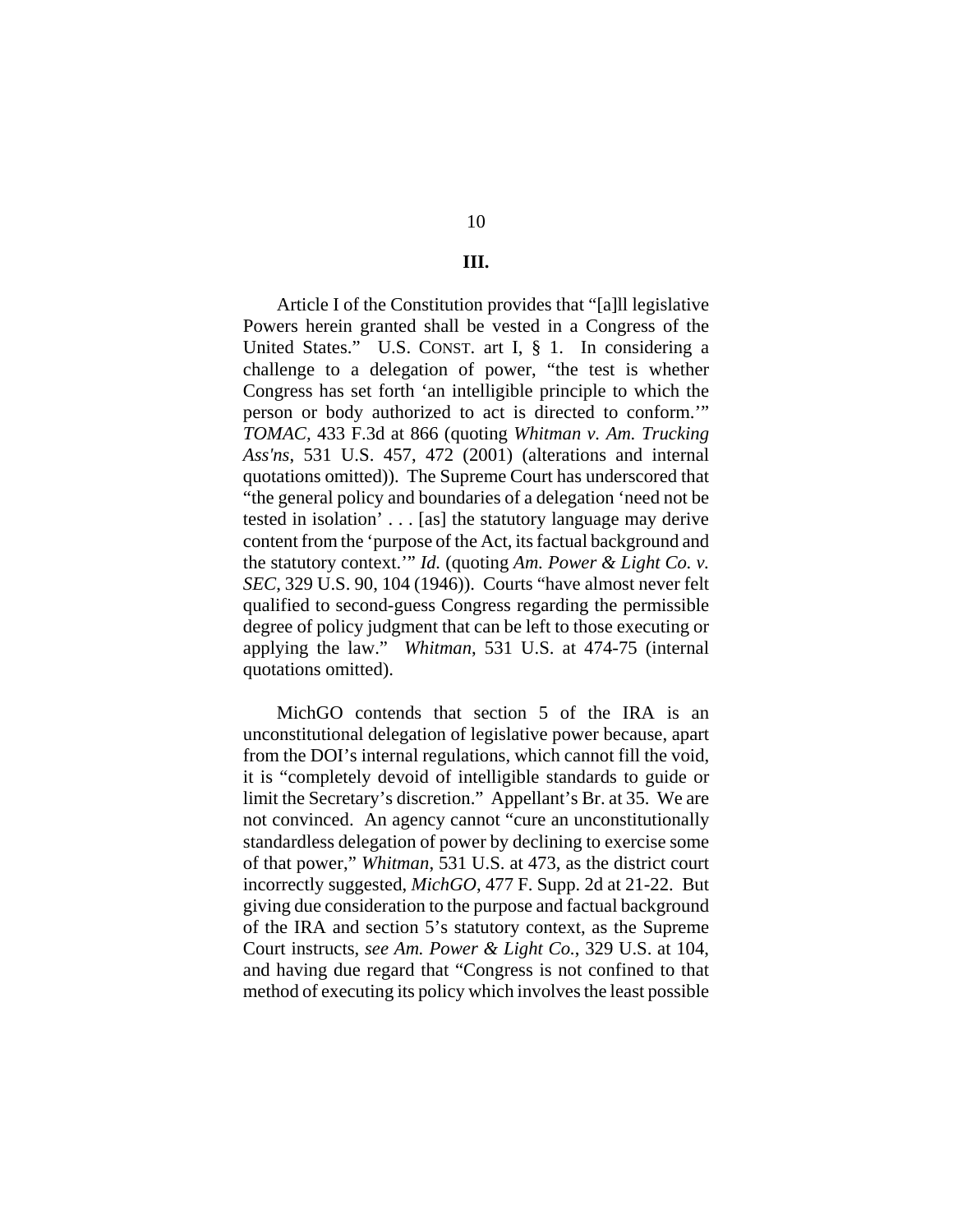delegation of discretion," *Yakus v. United States*, 321 U.S. 414, 425-26 (1944), we conclude the statute provides an intelligible principle.5

Section 5 of the IRA authorizes the Secretary of the Interior to obtain land "for Indians."6 25 U.S.C. § 465. This court has

<sup>6</sup> Section 5 of the IRA provides in relevant part:

The Secretary of the Interior is authorized, in his discretion, to acquire, through purchase, relinquishment, gift, exchange, or assignment, any interest in lands, water rights, or surface rights to lands, within or without existing reservations, including trust or otherwise restricted allotments, whether the allottee be living or deceased, for the purpose of providing land for Indians.

For the acquisition of such lands, interests in lands, water rights, and surface rights, and for expenses incident to such acquisition, there is authorized to be appropriated, out of any funds in the Treasury not otherwise appropriated, a sum not to exceed \$2,000,000 in any one fiscal year . . . .

. . .

Title to any lands or rights acquired pursuant to this Act . . . shall be taken in the name of the United States in trust for the Indian tribe . . . for which the land is acquired, and such lands or rights shall be exempt from State and local taxation.

25 U.S.C. § 465.

<sup>&</sup>lt;sup>5</sup> Hence the court has no occasion to address the Tribe's contention that the non-delegation doctrine is inapplicable because section 5 of the IRA does not involve a delegation of legislative power.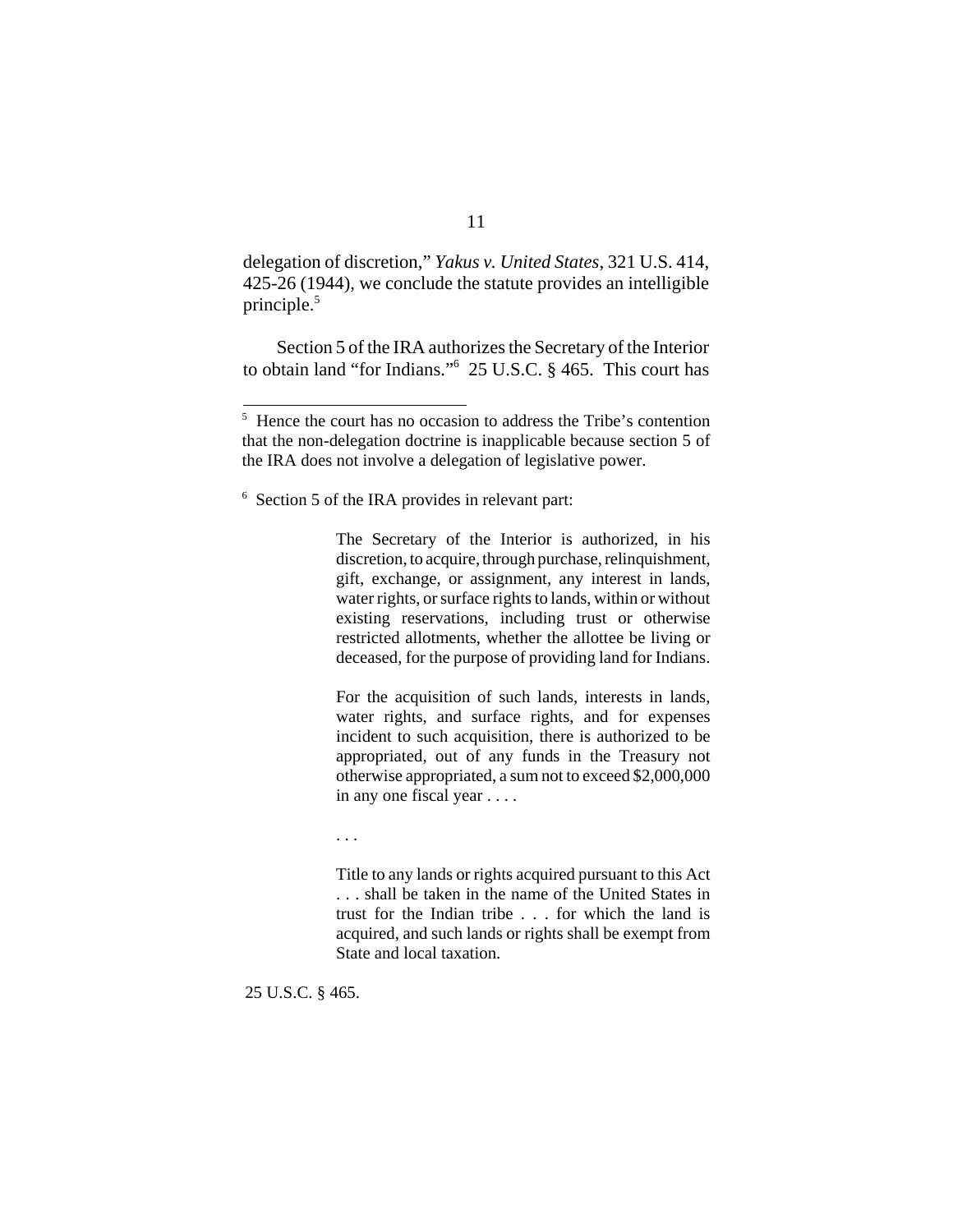not previously considered whether section 5 constitutes an unconstitutionally standardless delegation of power. But on its face, the delegation is no broader than other statutes, which the Supreme Court has upheld, that direct agencies to act in the "public interest," *Nat'l Broad. Co. v. United States*, 319 U.S. 190, 216 (1943), or in a way that is "fair and equitable," *Yakus,* 321 U.S. at 420, *see also Whitman*, 531 U.S. at 473-75. Furthermore, the courts of appeals for the First, Eighth and Tenth Circuits have rejected challenges contending that section 5 is an unconstitutional delegation. *See Carcieri v. Norton*, 497 F.3d 15, 41-43 (1st Cir. 2007) (en banc), *cert. granted in part, denied on non-delegation issue,* 128 S. Ct. 1443 (2008); *South Dakota v. U.S. Dep't of Interior*, 423 F.3d 790, 799 (8th Cir. 2005); *United States v. Roberts*, 185 F.3d 1125, 1137 (10th Cir. 1999). These courts have held "that an intelligible principle exists in the statutory phrase 'for the purpose of providing land for Indians' when it is viewed in the statutory and historical context of the IRA." This principle involves "providing lands sufficient to enable Indians to achieve self-support and ameliorating the damage resulting from . . . prior [federal policy]." *South Dakota*, 423 F.3d at 799 (quoting 25 U.S.C. § 465); *accord Carcieri*, 497 F.3d at 42; *Roberts*, 185 F.3d at 1137.

Our review of the purpose and structure of the IRA confirms that, as our sister courts have held, and contrary to the view of our dissenting colleague, the statute provides an intelligible principle rather than a tautology when it authorizes the Secretary to acquire land "for the purpose of providing land for Indians": the Secretary is to exercise his powers in order to further economic development and self-governance among the Tribes. *Cf*. Dissenting Op. at 7-8. The Supreme Court has noted that "[t]he intent and purpose of the [IRA] was to rehabilitate the Indian's economic life and to give him a chance to develop the initiative destroyed by a century of oppression."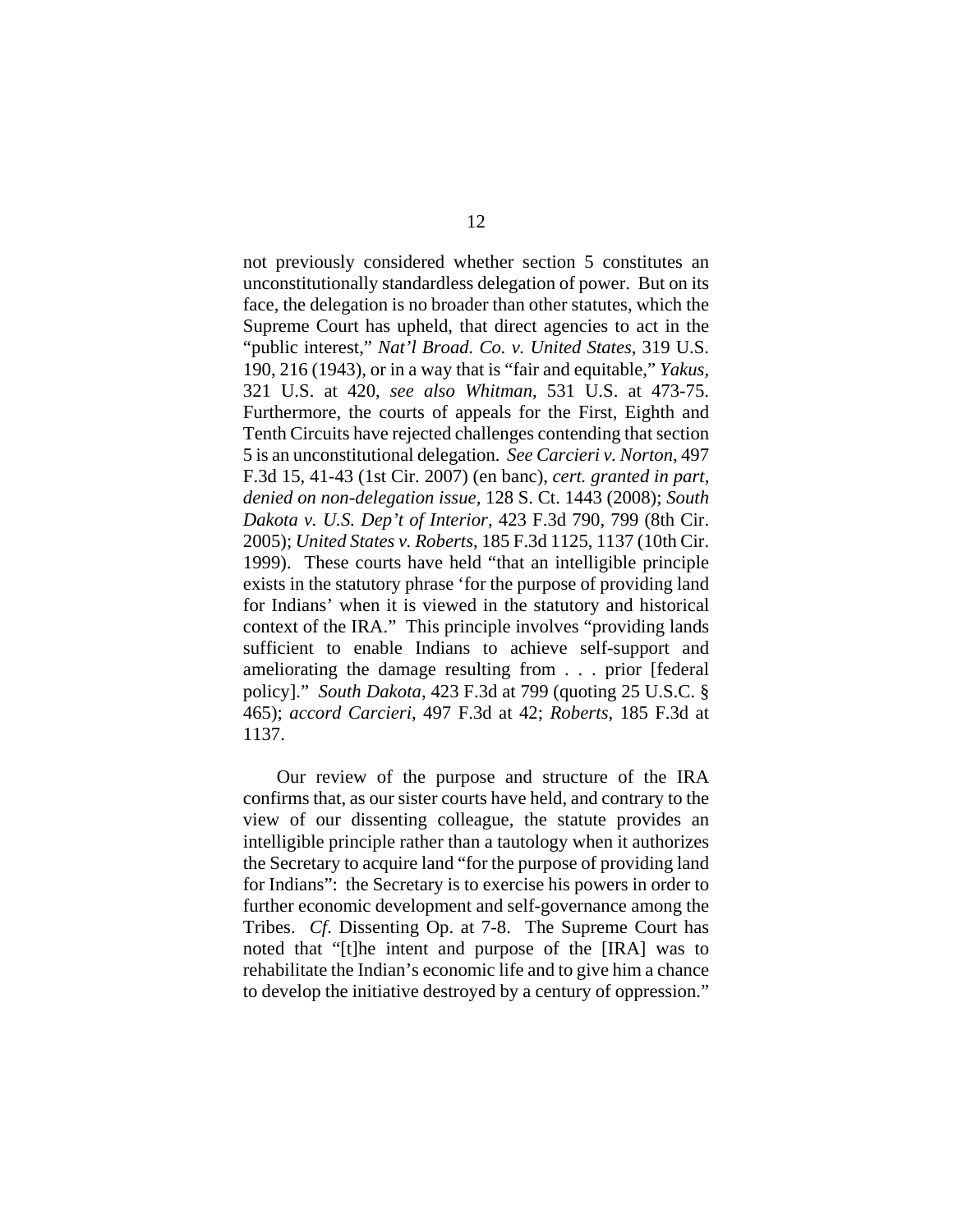*Mescalero Apache Tribe v. Jones*, 411 U.S. 145, 152 (1973) (internal quotations omitted). This accords with the IRA's stated purpose of "conserv[ing] and develop[ing] Indian lands and resources; . . . extend[ing] to Indians the right to form business and other organizations; . . . establish[ing] a credit system for Indians; . . . grant[ing] certain rights of home rule to Indians; ... and [effectuating] other purposes." Pub. L. No. 383, 48 Stat. 984, 984 (1934).

In addition to section 5, the IRA includes numerous other provisions addressing land use and economic development; among other things, these extend tribal trusts indefinitely, 25 U.S.C. § 462; restore lands previously declared "surplus" to those trusts, *id*. § 463; restrict land transfers from tribal reservations, *id*. § 464; and provide federal appropriations to support Indian economic development, *id*. § 470. This context underscores section 5's role as part of a broad effort to promote economic development among American Indians, with a special emphasis on preventing and recouping losses of land caused by previous federal policies. The Supreme Court has acknowledged this emphasis, explaining that the IRA's passage brought "an abrupt end" to the previous federal "policy of allotment" that had led to individuals who were not American Indians acquiring "over two-thirds of the Indian lands allotted." *County of Yakima v. Confederated Tribes & Bands of Yakima Indian Nation*, 502 U.S. 251, 255 (1992). The Court also emphasized that through the IRA Congress "[r]eturn[ed] to the principles of tribal self-determination and self-governance which had characterized" earlier federal policy. *Id*.

The standards revealed by examining the purpose and structure of the IRA are confirmed by reviewing the broader factual context of the statute. The IRA was enacted against a backdrop of great concern over economic and social challenges facing American Indians, and especially over the consequences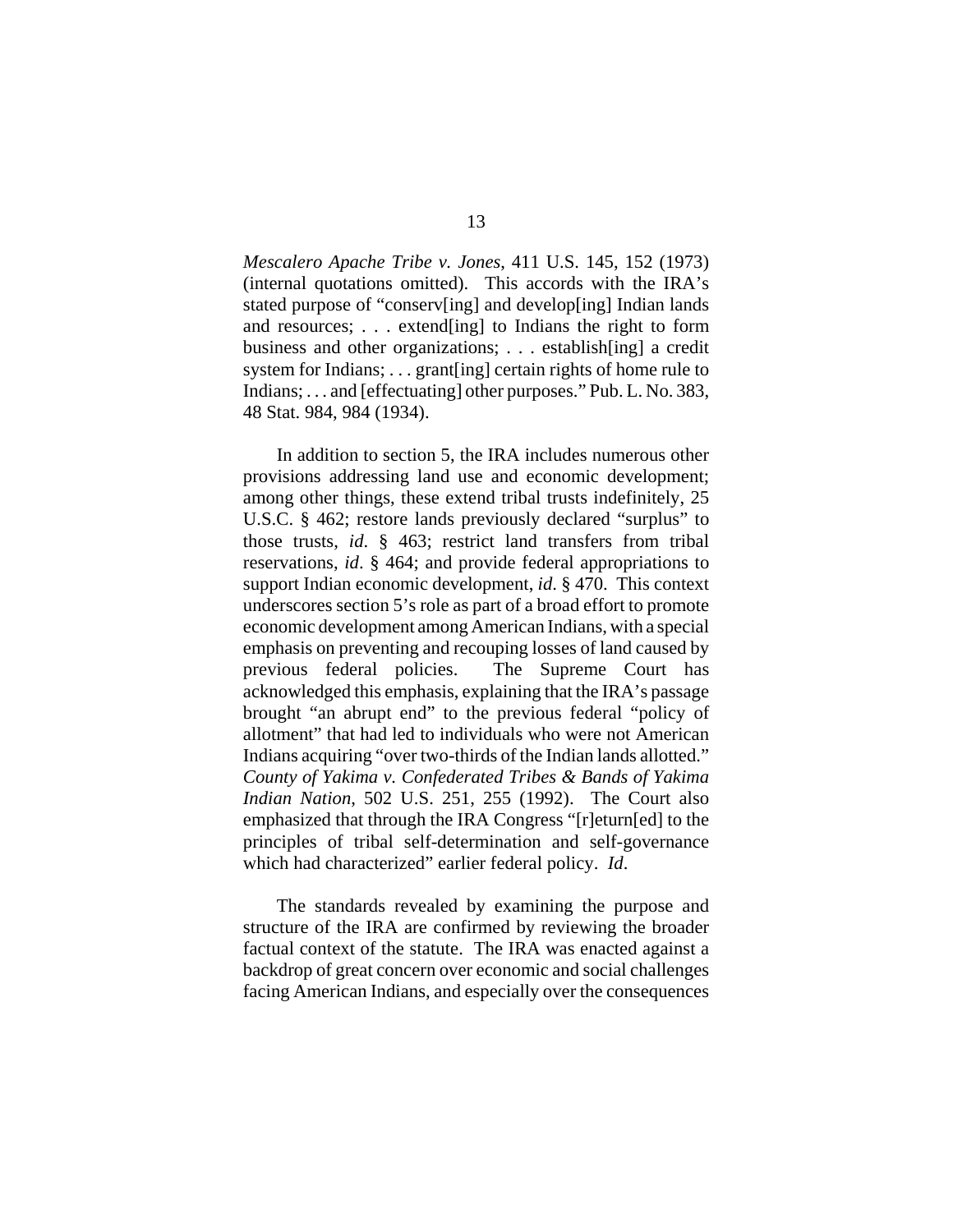of the federal government's allotment policy, which had resulted in many tribal lands being distributed to individuals who then lost control of them, often because of fraud or inability to pay taxes. Royster, 27 ARIZ. ST.L.J. at 12. By 1928, a report commissioned by the Secretary of the Interior found that the allotment policy had "destructive effects . . . on the economic, social, cultural and physical well-being of the tribes." *Id*. at 16. As both the Supreme Court, *Mescalero Apache Tribe*, 411 U.S. at 152, and circuit courts, *South Dakota*, 423 F.3d at 798; *Carcieri*, 497 F.3d at 42, have acknowledged, the legislative history of the IRA also underscores its purpose of addressing economic and social challenges facing American Indians by promoting economic development. *See* H.R. Rep. No. 73-1804, at 6 (1934); S. Rep. No. 73-1080, at 1-2 (1934).<sup>7</sup>

There is nothing to suggest that section 5 is removed from the overall IRA purpose of advancing economic development

<sup>7</sup> The IRA's provisions constitute one chapter in a long and complicated history of interactions between the United States and American Indians. Our dissenting colleague asserts a trust relationship arises between the Indians and the United States only after the Government acquires land for the Indians, Dissenting Op. at 6, but this confuses the fiduciary relationship that arises because the United States is to hold newly-acquired land "in trust" under section 5 of the IRA, *see Cobell v. Norton*, 240 F.3d 1081, 1088 (D.C. Cir. 2001); *see also United States v. Wilson*, 881 F.2d 596, 600 (9th Cir. 1989), with the pre-existing "special relationship" that arose by virtue of the Government's historical relations with the Indians, *see* 1 FELIX R. COHEN, COHEN'S HANDBOOK OF FEDERAL INDIAN LAW § 5.04[4][a] (2005) ("HANDBOOK"). That unique history informs our understanding of section 5 of the IRA; a statute authorizing the acquisition of land "for the purpose of providing land for Indians" is simply not the same as a statute authorizing the acquisition of land "for the purpose of providing land for persons taller than 6 feet." *See generally* Reid P. Chambers, *Judicial Enforcement of the Federal Trust Responsibility to Indians*, 27 STAN. L. REV. 1213 (1975).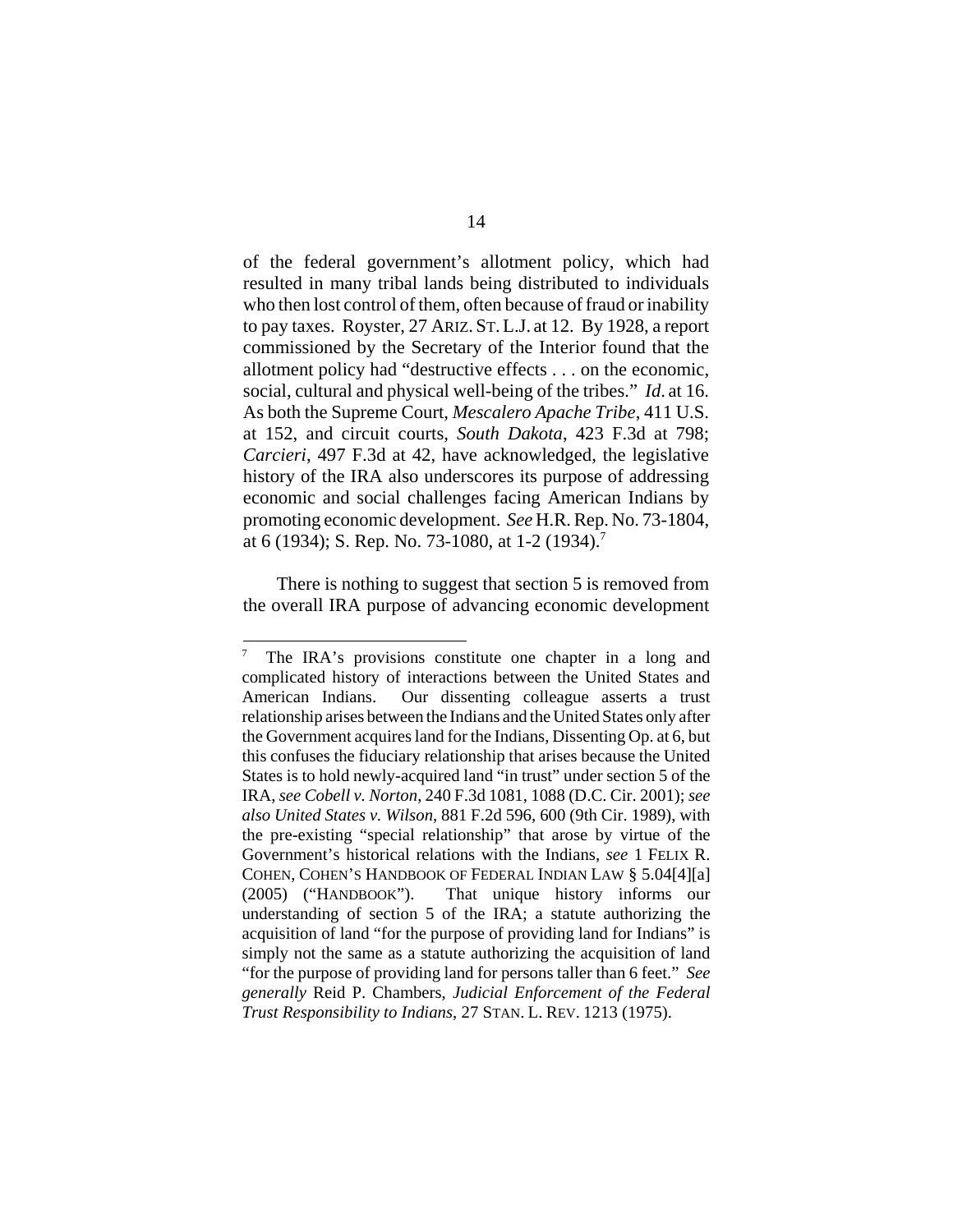among American Indians. While certain sections of the IRA include more specific language than section 5, *see, e.g.*, 25 U.S.C. § 463, this does not detract from the overall purposes of the statute. Although, as our dissenting colleague suggests, particular clauses of the IRA could be interpreted as not advancing the goal of economic development, not alleviating all the problems caused by the allotment policy, or advancing goals more narrow than general economic development, Dissenting Op. at 5-7, this analysis ignores the unambiguous purpose of the IRA as a whole.

Finally, we note that the Supreme Court has observed that "the degree of agency discretion that is acceptable varies according to the scope of the power congressionally conferred." *Whitman*, 531 U.S. at 475. The scope of authority delegated to the Secretary under section  $5 -$  to decide whether to grant status as "Indian Country" to specific plots of land owned by Indians or that is acquired for them — is not so broad as to require limiting principles more specific than pursuing Indian economic development. Our conclusion is underscored by examining historical and contemporary context. The Executive has historically enjoyed extensive authority in conducting relations with American Indians, which has included negotiating treaties with Indian tribes and granting reservations to them by executive order. *See, e.g.*, HANDBOOK, *supra*, §§ 1.03; 15.04[4]; *cf*. *Zemel v. Rusk*, 381 U.S. 1, 17-18 (1965). "[E]ven in sweeping regulatory schemes . . . statutes [are not required to] provide a determinate criterion" delimiting precisely how much of a good or harm an agency must address. *Whitman*, 531 U.S. at 475 (internal quotations omitted). Our dissenting colleague asserts that the Secretary's powers under section 5 are vast, Dissenting Op. at 10-12, pointing to the many significant consequences that flow from the Secretary's decision to accept land in trust for the Indians. But these consequences follow from section 5 and from other statutes, not from the decision of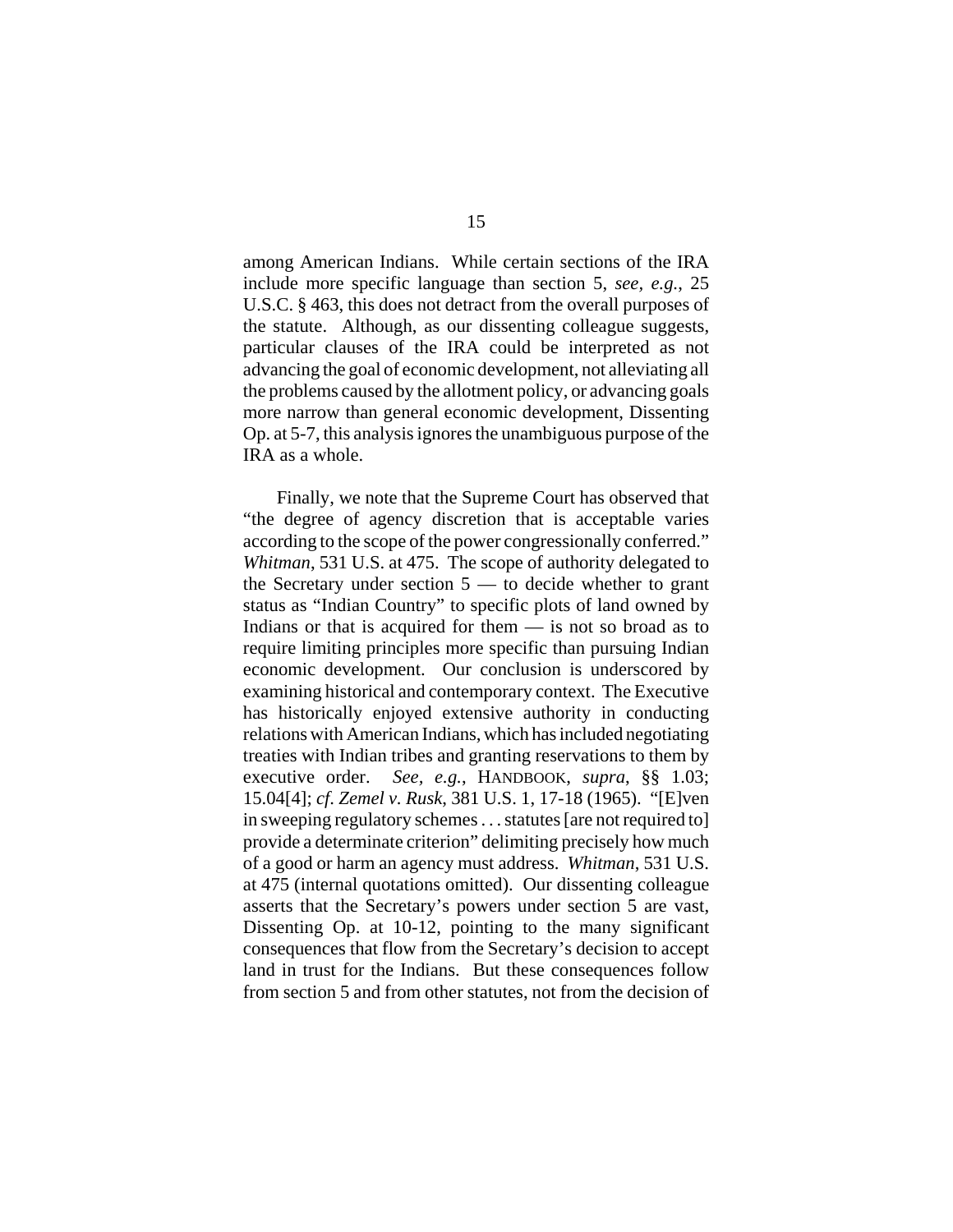the Secretary to acquire land in trust, for section 5 gives the Secretary no power to regulate state taxing authority or anything else. Our dissenting colleague further faults Congress for not providing a narrower standard, but Congress must provide only an "intelligible" standard, *Whitman*, 531 U.S. at 474-75. That standard need not be utterly unambiguous, for it is settled that Congress may delegate interstitial lawmaking authority to executive agencies. *See Chevron U.S.A., Inc. v. Natural Res. Def. Council, Inc., 467 U.S. 837 (1984).*<sup>8</sup>

For these reasons, we join the First, Eighth and Tenth Circuits, *Carcieri*, 497 F.3d at 43; *South Dakota*, 423 F.3d at 799; *Roberts*, 185 F.3d at 1137, in upholding section 5 of the IRA. In cases entertaining (and rejecting) challenges asserting an unconstitutional delegation, the Supreme Court has "giv[en] narrow constructions to statutory delegations that might otherwise be thought to be unconstitutional," *Mistretta v. United States*, 488 U.S. 361, 373 n.7 (1989), and has done so by looking at clauses that neighbor the delegation of power, *e.g.*, *Am. Power & Light Co.*, 329 U.S. at 104-05, as well as the statute's overriding purpose, *e.g.*, *N.Y. Cent. Sec. Corp. v. United States*, 287 U.S. 12, 24-25 (1932). Congress may legislate its goals explicitly, *see, e.g.*, *Mistretta*, 488 U.S. at 374, but it need not do so. We thus hold, relying upon the text, structure, and purpose of the IRA, as well as the context of its enactment, that section 5 contains an intelligible principle and

<sup>&</sup>lt;sup>8</sup> Nor are we concerned, for purposes of the non-delegation doctrine, that the Secretary's decision to take land in trust might be unreviewable in a court of law. Dissenting Op. at 7-8 (citing *State of Fla., Dep't of Bus. Regulation v. U.S. Dep't of Interior*, 768 F.2d 1248 (11th Cir. 1985)). Section 5 of the IRA intelligibly guides the Secretary's exercise of discretion, and that is all that the nondelegation doctrine requires. *Yakus*, 321 U.S. at 425-26; 5 U.S.C. § 701.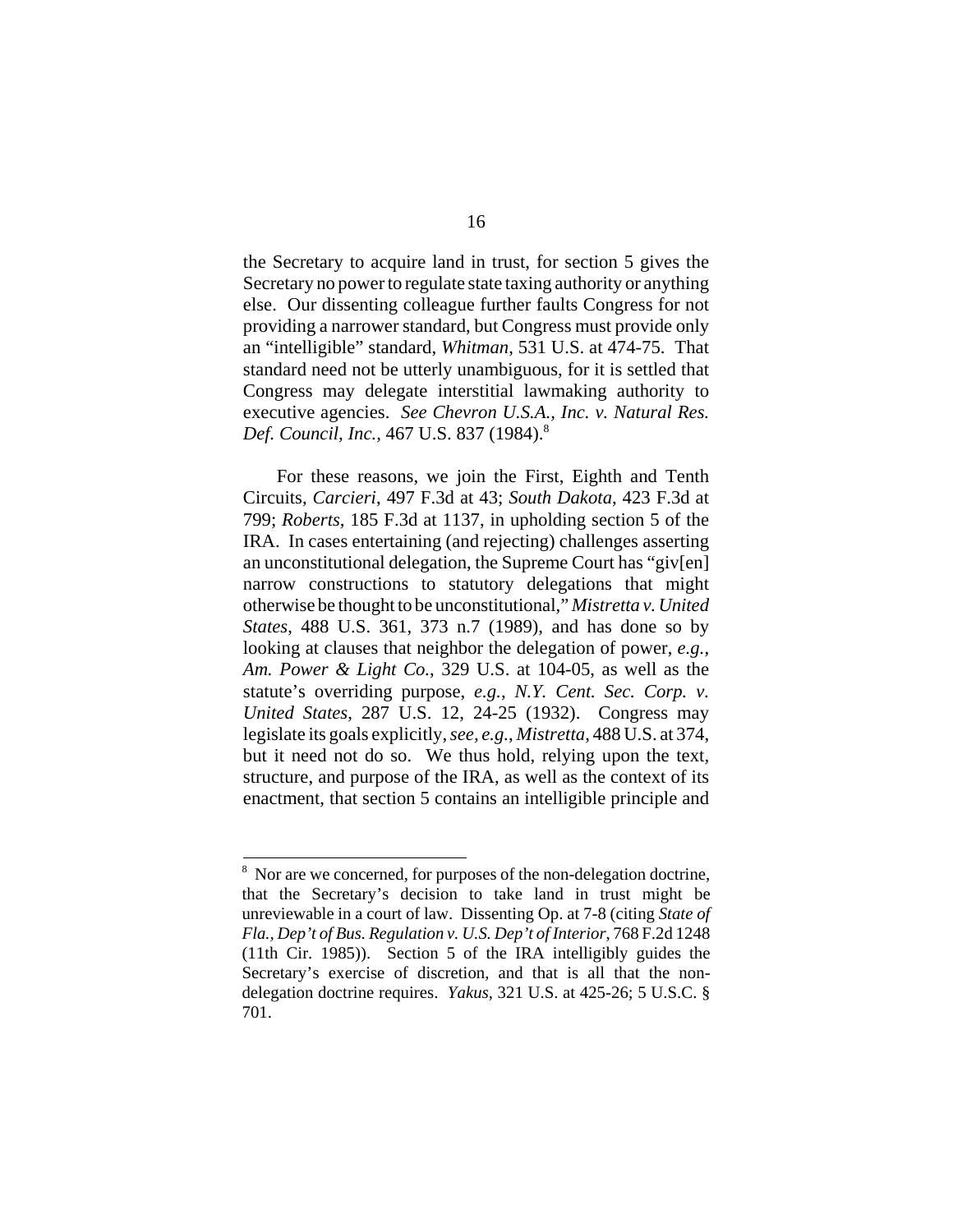that it is not an unconstitutional delegation of legislative authority.

Accordingly, we affirm the grant of summary judgment.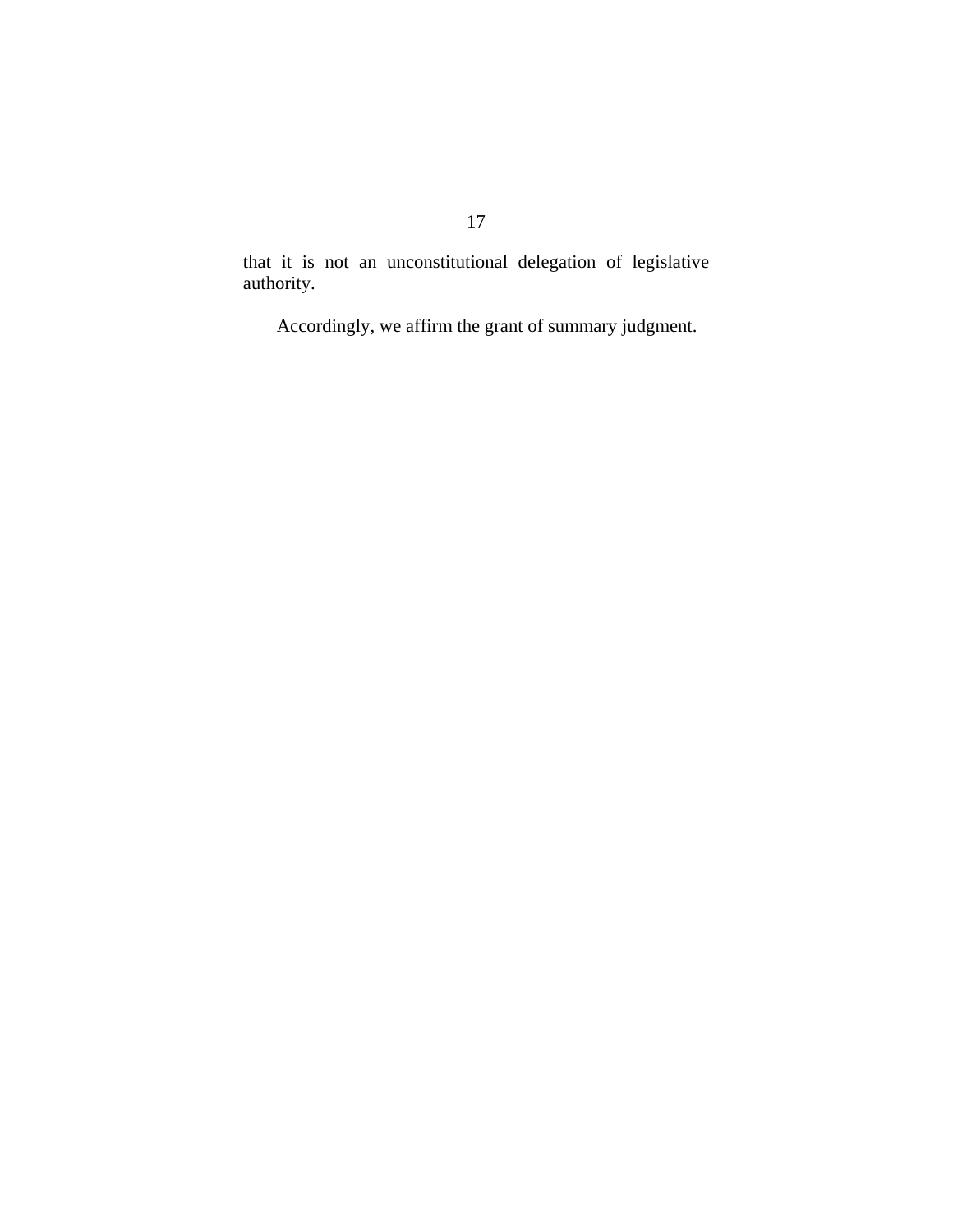BROWN, *Circuit Judge*, dissenting in part: I join Parts I and II of the court's opinion, but I cannot agree § 5 of the IRA is constitutional. Consequently, I dissent from Part III.

I

 Like other courts that have rejected nondelegation challenges to § 5, *Carcieri v. Kempthorne*, 497 F.3d 15, 41– 43 (1st Cir. 2007) (en banc); *South Dakota v. U.S. Dep't of the Interior*, 423 F.3d 790, 799 (8th Cir. 2005); *United States v. Roberts*, 185 F.3d 1125, 1137 (10th Cir. 1999), the majority nominally performs a nondelegation analysis but actually strips the doctrine of any meaning. It conjures standards and limits from thin air to construct a supposed intelligible principle for the § 5 delegation. Although I agree the nondelegation principle is extremely accommodating, the majority's willingness to imagine bounds on delegated authority goes so far as to render the principle nugatory. Analyzing the statute using ordinary tools of statutory construction, as the Supreme Court has always done in nondelegation cases, I am forced to conclude § 5 is unconstitutional.

 The nondelegation doctrine prohibits Congress from making unbridled delegations of authority. The rule is not only a fundamental aspect of the separation of powers; it is an essential feature of democratic government. "[T]he delegation doctrine[] has developed to prevent Congress from forsaking its duties." *Loving v. United States*, 517 U.S. 748, 758 (1996). "[T]he constitutional question is whether the statute has delegated legislative power to the agency . . . [The Constitution's] text permits no delegation of those powers." *Whitman v. Am. Trucking Ass'ns*, 531 U.S. 457, 472 (2001); *see also Mistretta v. United States*, 488 U.S. 361, 371 (1989) ("The nondelegation doctrine is rooted in the principle of separation of powers . . . ."); *J.W. Hampton, Jr., & Co. v. United States*, 276 U.S. 394, 406 (1928) ("[I]t is a breach of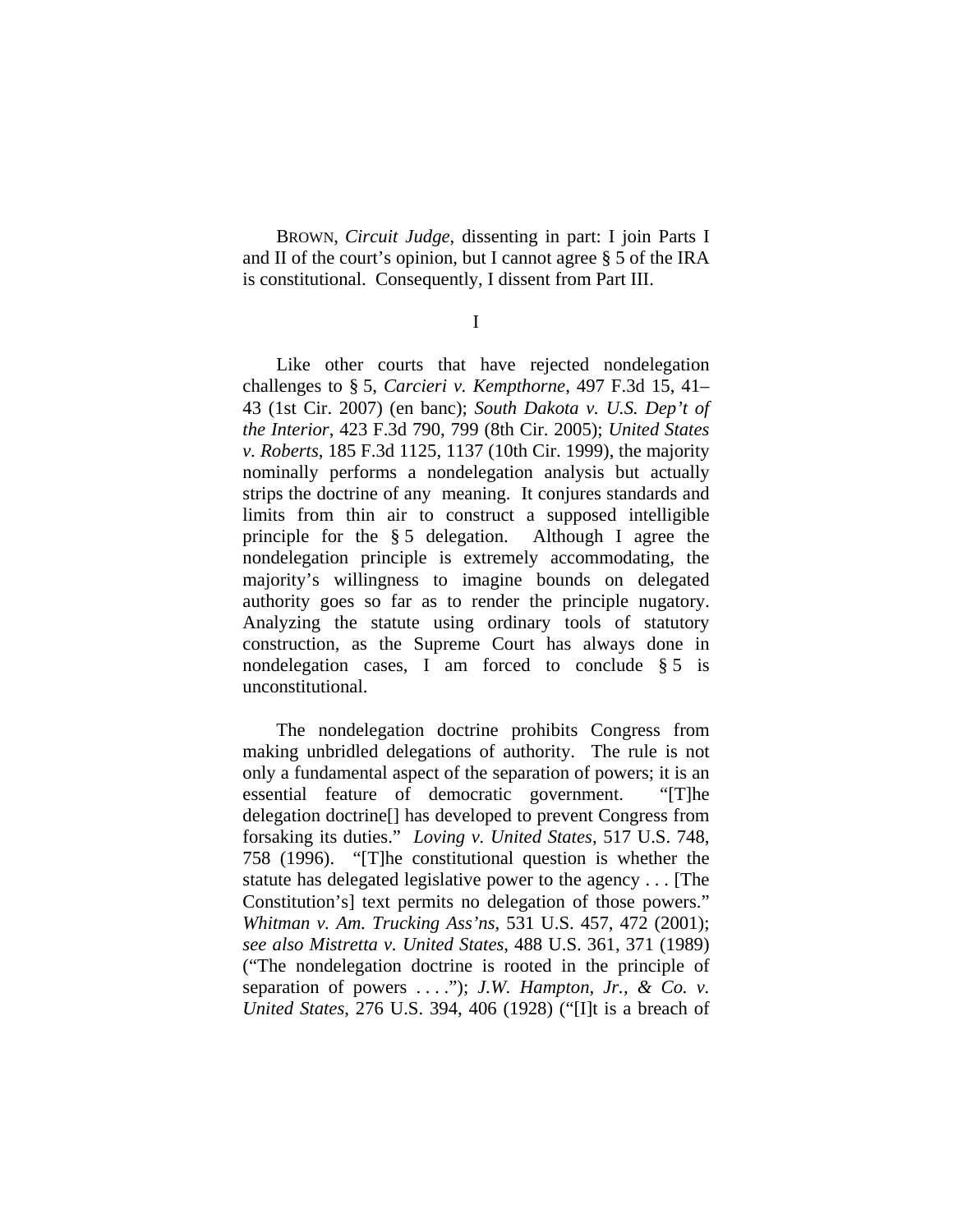the National fundamental law if Congress gives up its legislative power . . . ."). The nondelegation principle is integral to any notion of democratic accountability.

 Thus, when Congress directs an agency to exercise its judgment, it must guide that judgment in some way. I agree with the majority that the nondelegation principle is not an onerous requirement. Nevertheless, Congress must at least "clearly delineate[] the general policy, the public agency which is to apply it, and the boundaries of this delegated authority." *Mistretta*, 488 U.S. at 372–73; *Am. Power & Light Co. v. SEC*, 329 U.S. 90, 105 (1946). The central question is whether there are "limits on [an agency's] discretion." *Whitman*, 531 U.S. at 473.

 Like the majority, I take *Whitman* to have identified two ways in which Congress may provide the necessary bounds on a delegation: standards to guide an agency's judgment or, in their absence, stringent limits on the scope of the delegated authority. Standards to guide an agency are the ordinary way to limit its discretion. In the leading case, *A.L.A. Schechter Poultry Corp. v. United States*, the Supreme Court invalidated § 3 of the National Industrial Recovery Act, which allowed trade associations to develop codes of fair competition the President could adopt as law, with conditions as he thought "necessary." 295 U.S. 495, 522–23, 542 (1935). This statute was flawed because it "conferred authority to regulate the entire economy on the basis of no more precise a standard than stimulating the economy by assuring 'fair competition.'" *Whitman*, 531 U.S. at 474. Alternatively, "Congress need not provide any direction" if the "scope of the power congressionally conferred" is sufficiently small. *Id*. at 475. Either type of limit suffices on its own, but at least one must be present.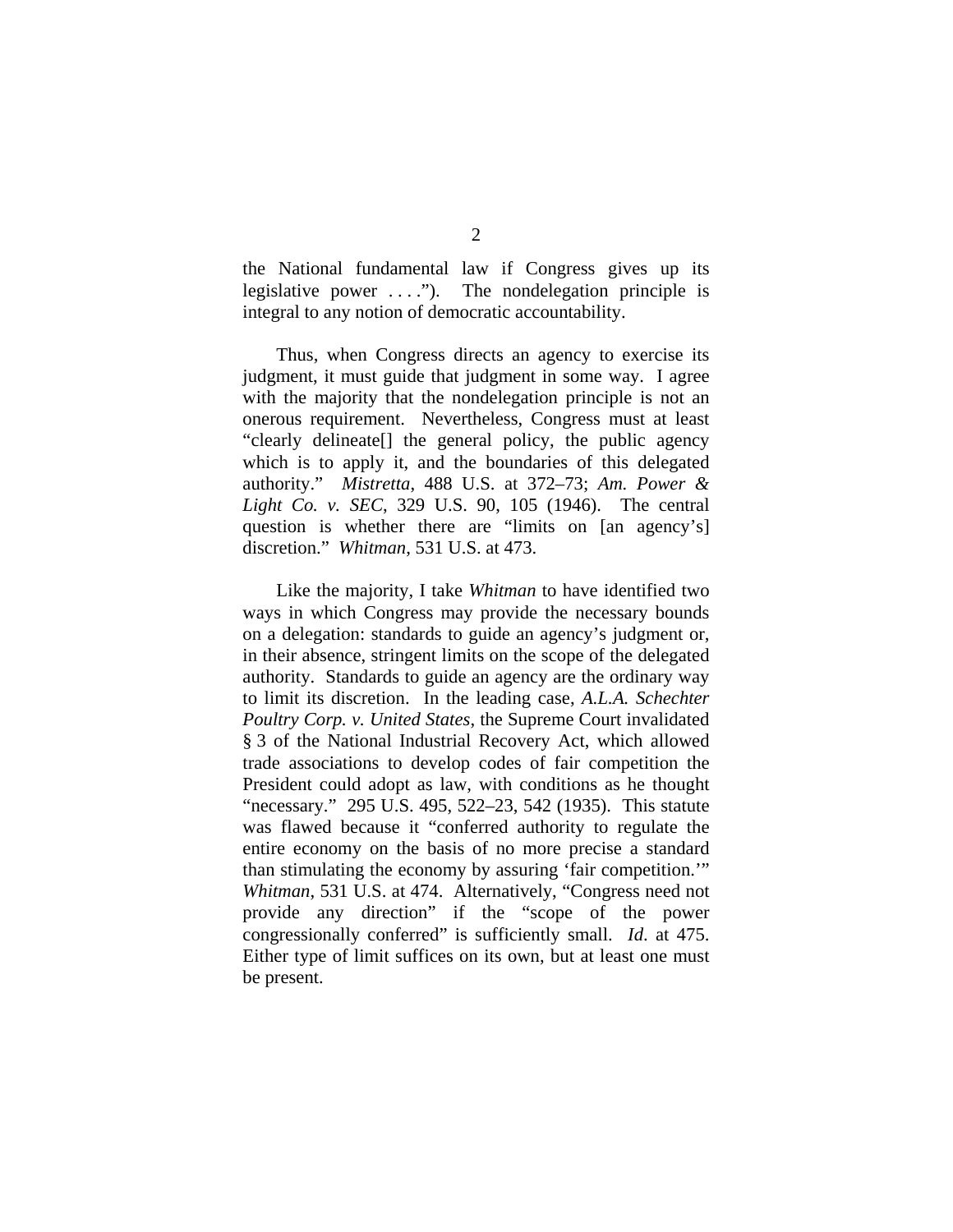3

 Thus, the "intelligible principle" required of a constitutional delegation is fairly minimal: a statute will fail only if it gives an agency too broad an authority with no standards to guide the agency's decisions. Section 5 is a rare example of a standardless delegation, allowing the Secretary of the Interior to take land in trust for whichever Indians he chooses, for whatever reasons. This power is far too broad in scope for Congress to have delegated without any standards.

II

### A

 First, § 5 lacks standards to guide the Secretary in the exercise of his authority. Such standards would not have to provide a "determinate criterion" to govern agency decisions, as long as they provide "substantial guidance." *Whitman*, 531 U.S. at 475. Standards need only provide some criteria, some guidelines, or some direction, so that when an agency exercises its judgment, the agency and the courts have some "intelligible principle" by which to gauge whether the agency's decision will further the purpose of the delegation. For example, to guide the Sentencing Commission, "Congress directed it to consider seven factors," listed in the statute. *Mistretta*, 488 U.S. at 375. In *Whitman*, the Clean Air Act required the EPA "to set air quality standards at the level that is 'requisite' . . . to protect the public health with an adequate margin of safety." 531 U.S. at 475–76.

 "Whether [a] statute delegates legislative power is a question for the courts," *Whitman*, 531 U.S. at 473, and the purpose of an intelligible principle is to make sure it is not "impossible in a proper proceeding to ascertain whether the will of Congress has been obeyed." *Yakus v. United States*, 321 U.S. 414, 426 (1944). Congress must provide *legal*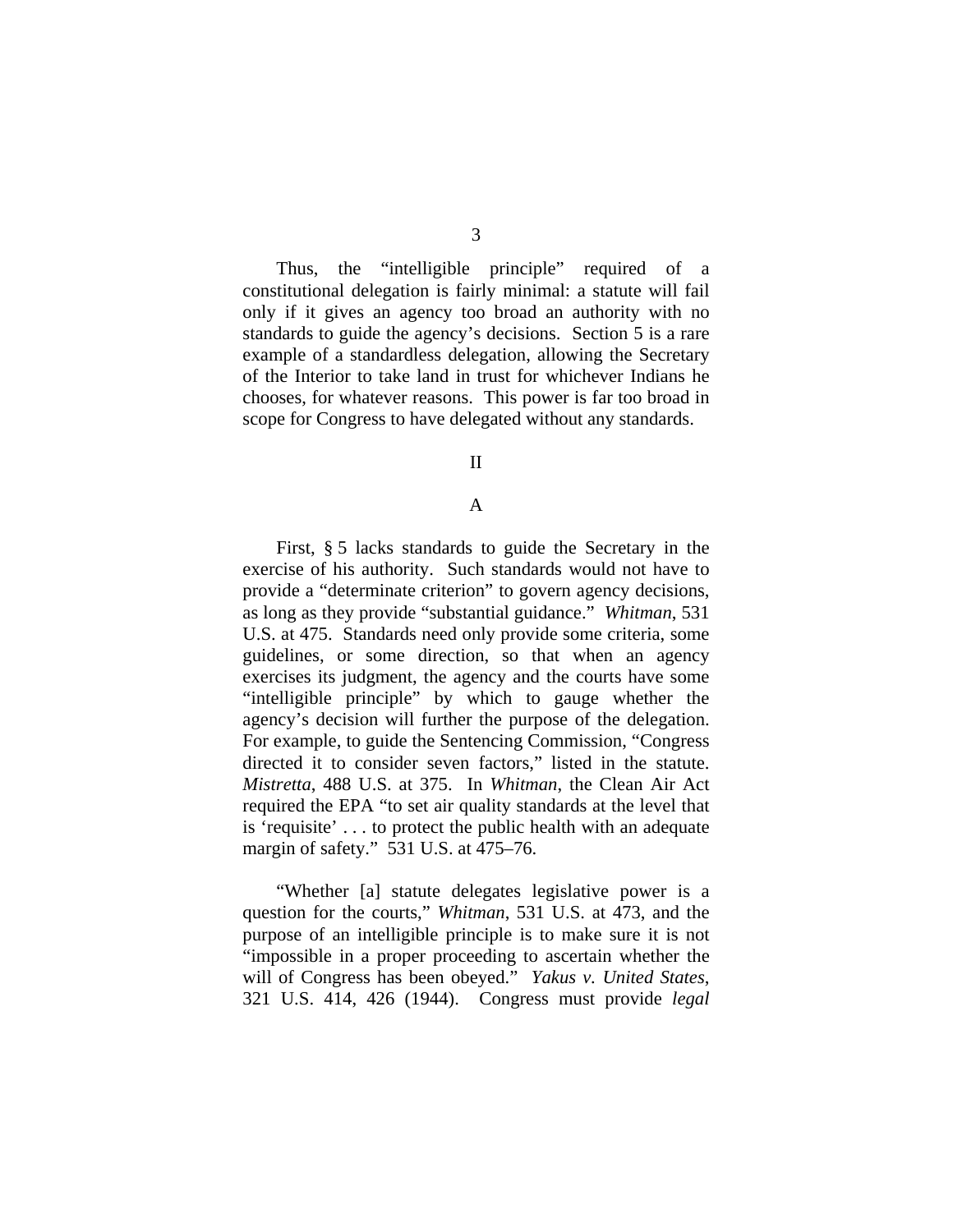standards because "[p]rivate rights are protected by access to the courts to test the application of the policy in the light of" the standards. *Am. Power & Light Co.*, 329 U.S. at 105. Thus, since Congress must lay down these standards by "legislative act," *Mistretta*, 488 U.S. at 372, we should seek standards for a delegation using the ordinary tools of statutory construction.

 The kinds of tools the majority uses are occasionally appropriate aids for ascertaining the meaning of ambiguous statutory text. On the other hand, when a standard is not ambiguous, but simply absent, we may not supply one by ourselves. *See Conn. Nat'l Bank v. Germain*, 503 U.S. 249, 254 (1992); *Gen. Elec. Co. v. EPA*, 360 F.3d 188, 191 (D.C. Cir. 2004). The majority not only supplies an absent standard, it actually invents the standard, imbuing § 5 with a spirit of "economic development" that somehow emanates from the context of the IRA.

 In many nondelegation cases, Congress at least hints at a standard by directing an agency to exercise its authority "in the public interest"—words indicating some congressionally imposed limit, even if the vagueness of the phrase makes a court work to interpret it. Here, by contrast, the Secretary "is authorized" to acquire land for Indians "in his discretion." Rather than an ambiguous standard that requires interpretation, § 5 provides an obvious, unambiguous direction that the Secretary is to have complete discretion.

 The majority proceeds, in the teeth of this clear text, to find, in the emanation from a variety of sources, the supposed true intelligible principle behind § 5: promoting Indian economic development so Indians can achieve "self-support," and recouping losses of land. But this standard arises from the majority's imagination, not from the sources.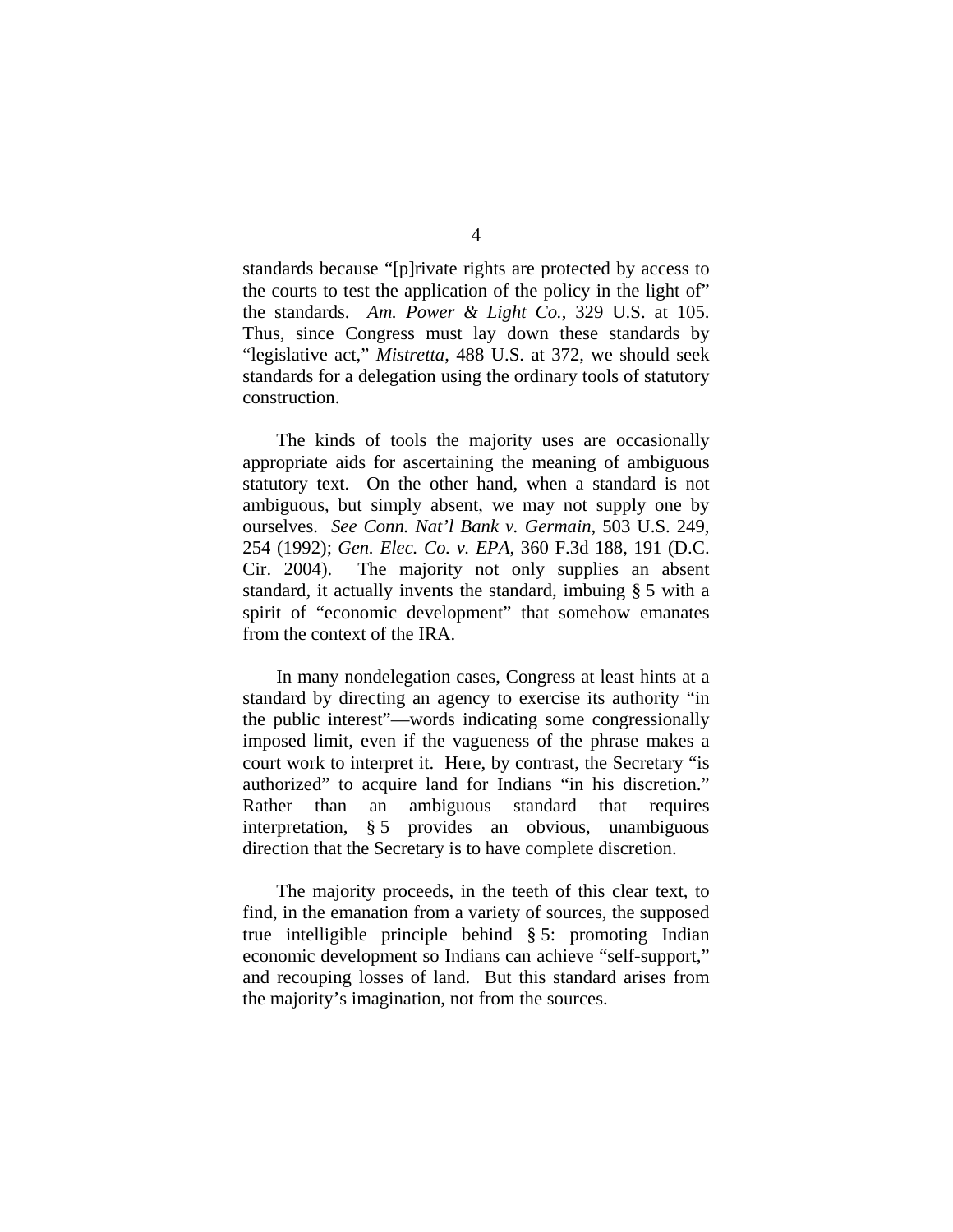First, the court cites the preamble to the IRA: "to conserve and develop Indian land and resources." Maj. Op. at 13. A policy of developing land is no more informative than a purpose of providing land, as a standard to help the Secretary decide whether to acquire a particular parcel. Nor do the preamble's policies of "extending the right to form business[es] . . . establishing a credit system," and the rest, give any better direction.

 Second, the majority examines the structure of the IRA. Maj. Op. at 13. Among its many provisions, the IRA makes trust status permanent, §§ 2 and 4, and provides for the recovery of Indian lands that had been opened for sale, § 3. Ironically, the restoration of lands under § 3 is not automatic, but rests in the Secretary's hands. Unlike § 5 acquisitions, the Secretary is to restore surplus lands "if he shall find it to be in the public interest." Ordinarily, a comparison of § 3 and § 5 would lead us, first, to conclude § 5 gives the Secretary authority to acquire new land, and, second, to construe § 5 to grant Secretary broader discretion when he acquires new land than when he restores surplus land. Instead the majority reads into § 5 an "emphasis" on recouping losses of land, an emphasis the text does not support. The majority also sees an emphasis on preventing losses of existing land, even though § 8, which declares that the IRA shall not cover "Indian holdings of allotments or homesteads upon the public domain outside" of reservations, actually limits the effect of the IRA on existing Indian land. Nor is it plausible to find a principle of "self-support" in a statute that actually installs a paternalistic scheme of government support. *See* § 4 (barring Indians from selling or transferring their trust land); § 12 (directing the Secretary to establish preferences for hiring Indians at the Indian Office); § 11 (appropriating money to send Indians to "vocational and trade schools" of which only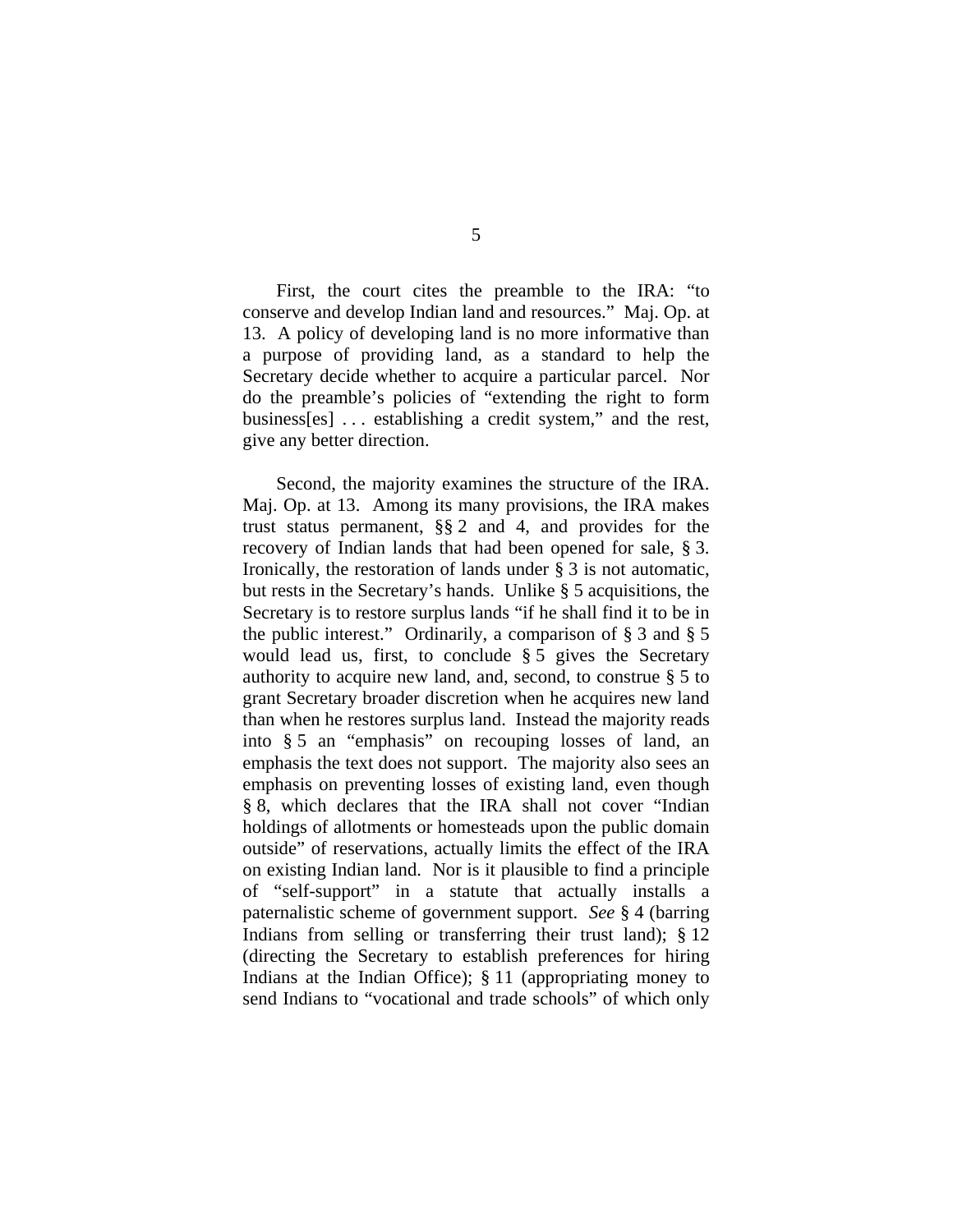a limited amount may be spent for education in "high schools and colleges"); § 6 (establishing the Secretary's authority over how Indians should manage their forests and how many cows they may graze on their pastures).

 The majority also cites the special trust relationship the United States bears towards Indians, waving the idea of this relationship as a talisman to bless the statute rather than actually using it to interpret the text. Nor could this trust relationship be useful to interpret § 5, because in fact the government has no free-standing duty, outside of specific statutes, treaties, or executive orders, to ensure its actions do not harm Indian interests. *N. Slope Borough v. Andrus*, 642 F.2d 589, 611 (D.C. Cir. 1980) (Secretary's trust obligations, if any, were coterminous with the ESA's requirements); *see also United States v. Wilson*, 881 F.2d 596, 600 (9th Cir. 1989) ("Absent . . . a fiduciary duty based on an authorizing document such as a statute or a regulation . . . there can be no trust relationship between [a tribe] and the BIA."). The only trust responsibility created by § 5 exists *after* the government acquires a parcel of land and therefore cannot guide the Secretary's decision *whether* to acquire the parcel. The majority adverts to the "unique history" of Indians in the United States, but this history gives rise only to "a moral obligation, without justiciable standards for its enforcement." Reid P. Chambers, *Judicial Enforcement of the Federal Trust Responsibility to Indians*, 27 STAN. L. REV. 1213, 1227 (1975). At best, courts distinguish statutes relating to Indians by applying the Indian canon of construction, *County of Yakima v. Confederated Tribes & Bands of Yakima Indian Nation*, 502 U.S. 251, 269 (1992), but "[t]he canon of construction regarding the resolution of ambiguities in favor of Indians, however, does not permit reliance on ambiguities that do not exist." *South Carolina v. Catawba Indian Tribe, Inc.*, 476 U.S. 498, 506 (1986).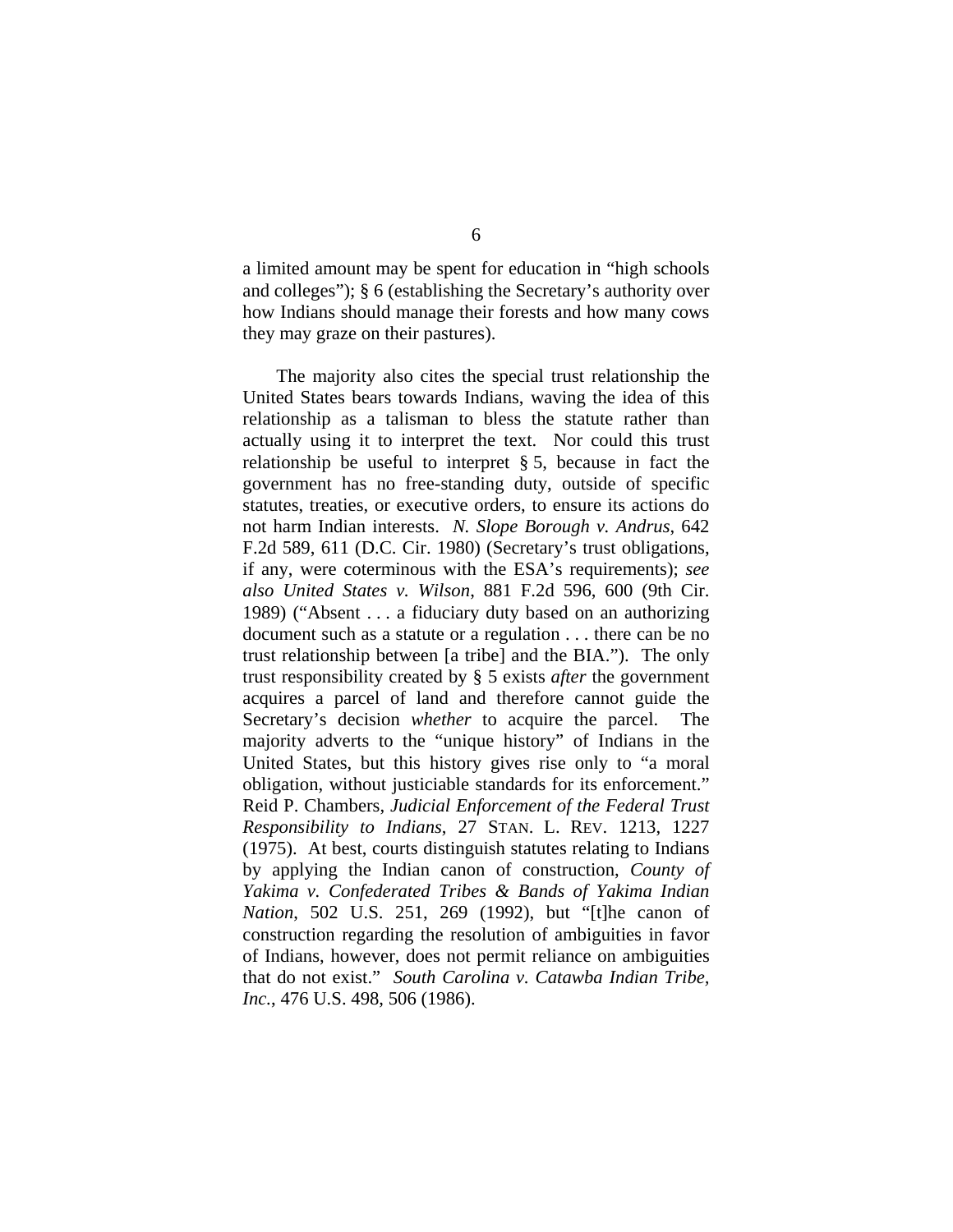To summarize, the statutory language lacks any discernible boundaries. To rely on the purpose of "providing land for Indians" does nothing to cabin the Secretary's discretion over providing land for Indians because it is tautological. To say the purpose is to provide land for Indians in a broad effort to promote economic development (with a special emphasis on preventing land loss) is tautology on steroids. Making a different selection from the same smorgasbord, I might posit quite different principles—to provide land for landless Indians; to acquire trust lands to be used for farming; to supplement grazing and forestry lands; to provide lands in close proximity to existing reservations; to consolidate checkerboarded reservations. All of these goals would be reasonable, but none can be derived from the text of the IRA. The very fact that so many standards can be proposed merely highlights the fact that the statute itself fails to describe how the power conveyed is to be exercised. Thus, the Secretary's assertion of unguided power is not subject to any judicial check; nor, conversely, can he be required to act whenever he voluntarily refrains from using his discretionary power.

 Even if this mood of economic self-sufficiency can be said to permeate § 5, it has never constituted a standard to guide the Secretary's decisions. Courts, like the BIA, have consistently interpreted the statute to mean what it says: the Secretary has unfettered discretion over which land to take in trust. *See, e.g.*, *State of Fla., Dep't of Bus. Regulation v. U.S. Dep't of the Interior*, 768 F.2d 1248 (11th Cir. 1985) (Secretary may waive BIA regulations to acquire land for a tribal museum, and the court may not review his decision because it is committed to agency discretion). Again and again, courts have rejected challenges to acquisitions as beyond the Secretary's power, concluding that the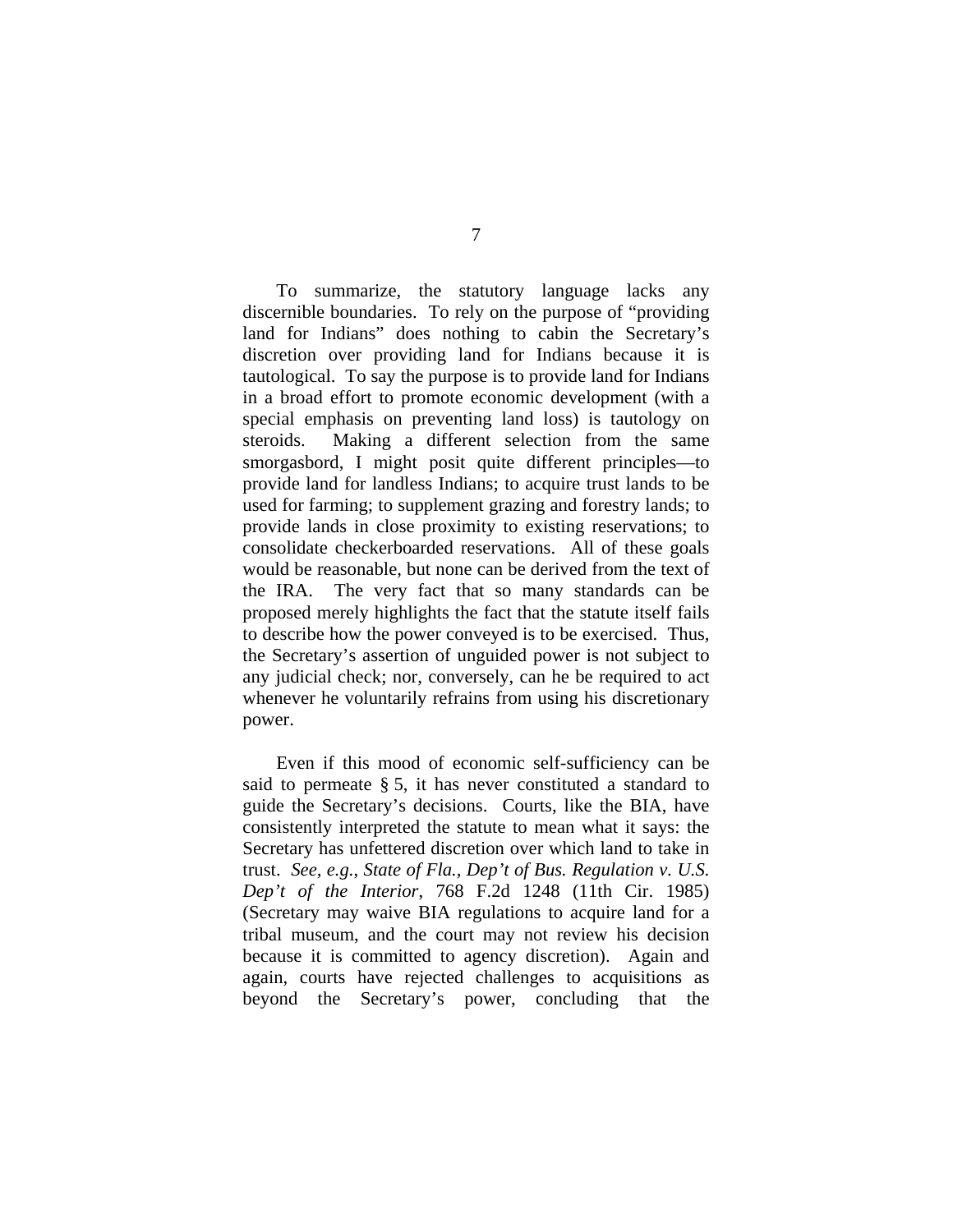"deliberately broad and flexible grant of power" in § 5, *Stevens v. Comm'r of Internal Revenue*, 452 F.2d 741, 748 (9th Cir. 1971), encompasses any possible acquisition. *E.g.*, *Chase v. McMasters*, 573 F.2d 1011, 1015–16 (8th Cir. 1978) ("Congress did not limit the Secretary's discretion to select land for acquisition"; therefore, it was valid to accept land an Indian already owned and was giving to the United States in trust solely for the purpose of avoiding property taxes). The BIA has also regarded the Secretary's discretion as absolute, and its review board may only verify whether BIA considered the factors laid out in its own regulations. *Eades*, 17 I.B.I.A. 198, 200 (1989). Most recently, BIA has begun to deny trust applications for building casinos if it finds the casinos to lie beyond a "commutable" distance from tribes' existing reservations. *See* Memorandum from Carl Artman, Ass't Sec'y of the Interior, on Taking Off-Reservation Land into Trust for Gaming Purposes 1, 3 (Jan. 3, 2008) ("The decision whether to take land into trust . . . is discretionary with the Secretary."). $^1$ 

 In light of this history, it is a bit late for the court to claim there is in fact a standard, however loose, to which the Secretary must conform in his exercise of § 5 authority. Nor, given the weight of precedent, would I expect any court to apply the majority's "economic development with special emphasis" standard in reviewing an acquisition decision.

 $\overline{a}$ 

<sup>&</sup>lt;sup>1</sup> BIA denies these applications because for far-away applications, the benefit to Indians does not outweigh the "concerns of state and local governments." *Id*. at 5 (citing 25 C.F.R. § 151.11(b)). If the majority is right about the principle guiding these decisions, it cannot be proper for BIA to deny an acquisition because of the harm to local government caused by "the removal of the land from the tax rolls," *id*.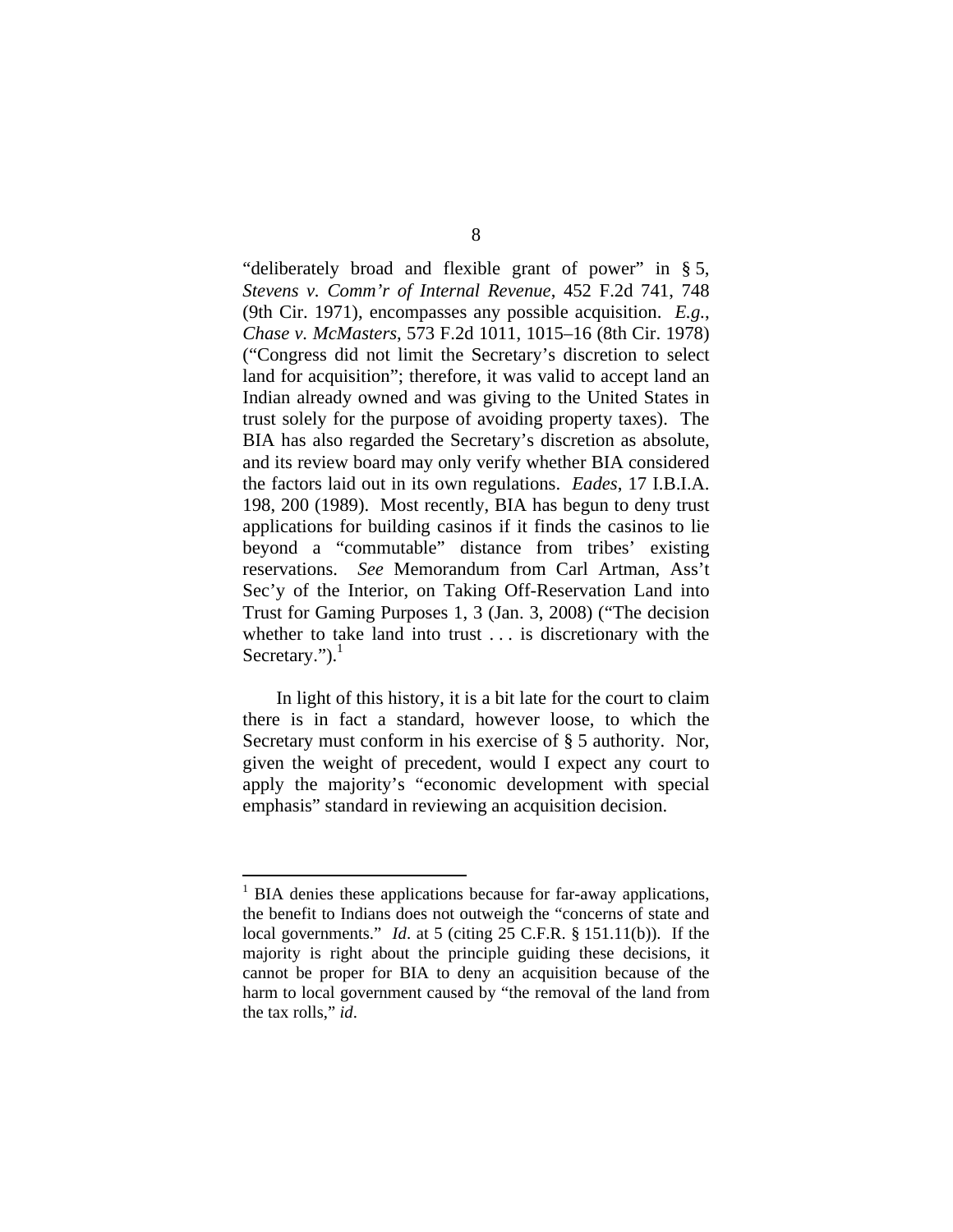My point here is not to quibble with the majority's conclusion that the purpose of § 5 is to enable self-support rather than dependency or to prevent losses rather than acquire new land. Rather, the court should not be playing this game at all. Indeed, the court's approach differs radically from the Supreme Court's analytical process in nondelegation challenges. For example, in the *Intermountain Rate Cases*, the Court, recognizing that "we must be governed by the statute and its plain meaning," interpreted a challenged section to incorporate a prohibition on "undue preference and discrimination" from the text of a neighboring section. 234 U.S. 476, 485–86, 488 (1914). In *American Power & Light Co.*, the Court relied on a statute's specific standards for new security issues that constituted "a veritable code of rules" to inform the SEC's discretion to ban "unduly or unnecessarily complicate[d]" corporate structures. 329 U.S. at 105. I could continue with examples, but they all illustrate the same point: even in a nondelegation challenge, a court must find meaning for an ambiguous phrase in some relevant text. Here, by contrast, the majority perceives a mood of economic development, which Congress did not articulate, and the majority justifies this mood by its own assessment of Congress's good intentions.

 In short, this court, like the First, Eighth, and Tenth Circuits before it, has constructed an intelligible principle for § 5 that consists simply of knowing why Congress enacted the provision. I do not deny that Congress wanted to alleviate the problems faced by Native Americans. Nevertheless, this alleged intelligible principle is relevant only nondelegation challenges. The fact that the Supreme Court has also acknowledged the motivation for the IRA, Maj. Op. at 13–14, does not make that motivation any more meaningful as a standard to guide the Secretary's decisions on trust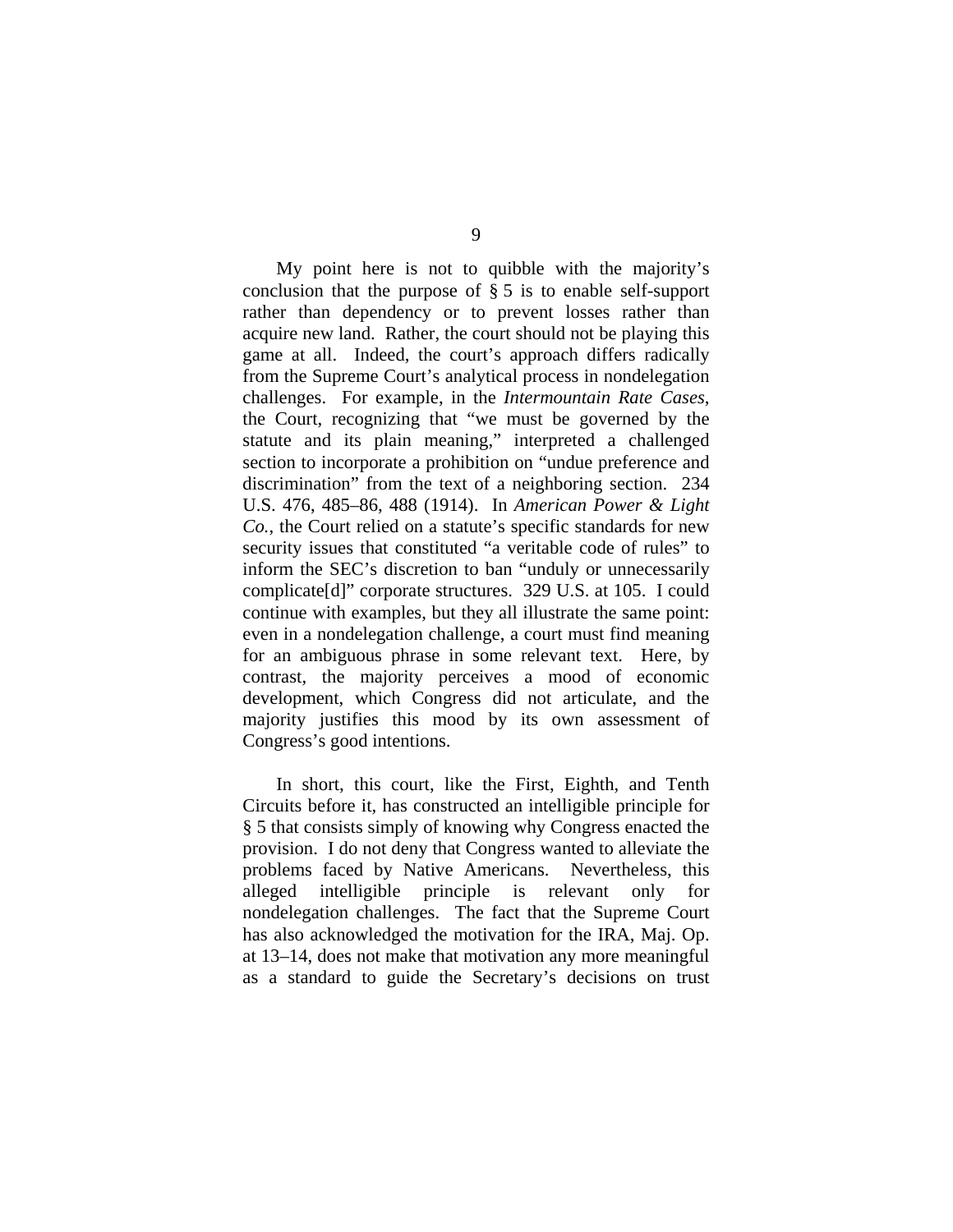acquisitions.<sup>2</sup> If it were meaningful, it would be contrary to the plain text of § 5, which gives the Secretary unfettered discretion over such decisions.

B

 Given the absence of standards to govern the Secretary's exercise of his § 5 authority, I conclude the authority is too broad to be valid. Unquestionably, a standardless delegation is valid if it is small; "the degree of agency discretion that is acceptable varies according to the scope of the power congressionally conferred." *Whitman*, 531 U.S. at 475. While the majority recognizes that scope matters, it fails to acknowledge that under established nondelegation doctrine, a standardless delegation must be quite narrow. *Whitman* provided the canonical example of a sufficiently small delegation: EPA can "define 'country elevators,' which are to be exempt from new-stationary-source regulations governing grain elevators." *Id*.; *see* 42 U.S.C. § 7411(i) ("Any regulations promulgated by the Administrator under this section applicable to grain elevators shall not apply to country elevators (as defined by the Administrator) which have a storage capacity of less than two million five hundred thousand bushels.").

 By contrast, the § 5 power is quite broad. The majority blandly characterizes it as the power to grant status as Indian country, but the majority ignores the far-reaching consequences of that status.<sup>3</sup> By taking land in trust for

 $\overline{a}$ 

<sup>2</sup> Amusingly, *Mescalero Apache Tribe v. Jones*, in perhaps illconsidered dicta, recited the same legislative history as the majority on its way to *limiting* the tax immunities enjoyed by Indians. 411 U.S. 145, 152–59 (1973).

 $3$  The majority also regards the power to hold land in trust as having aspects of Executive authority, apparently akin to the foreign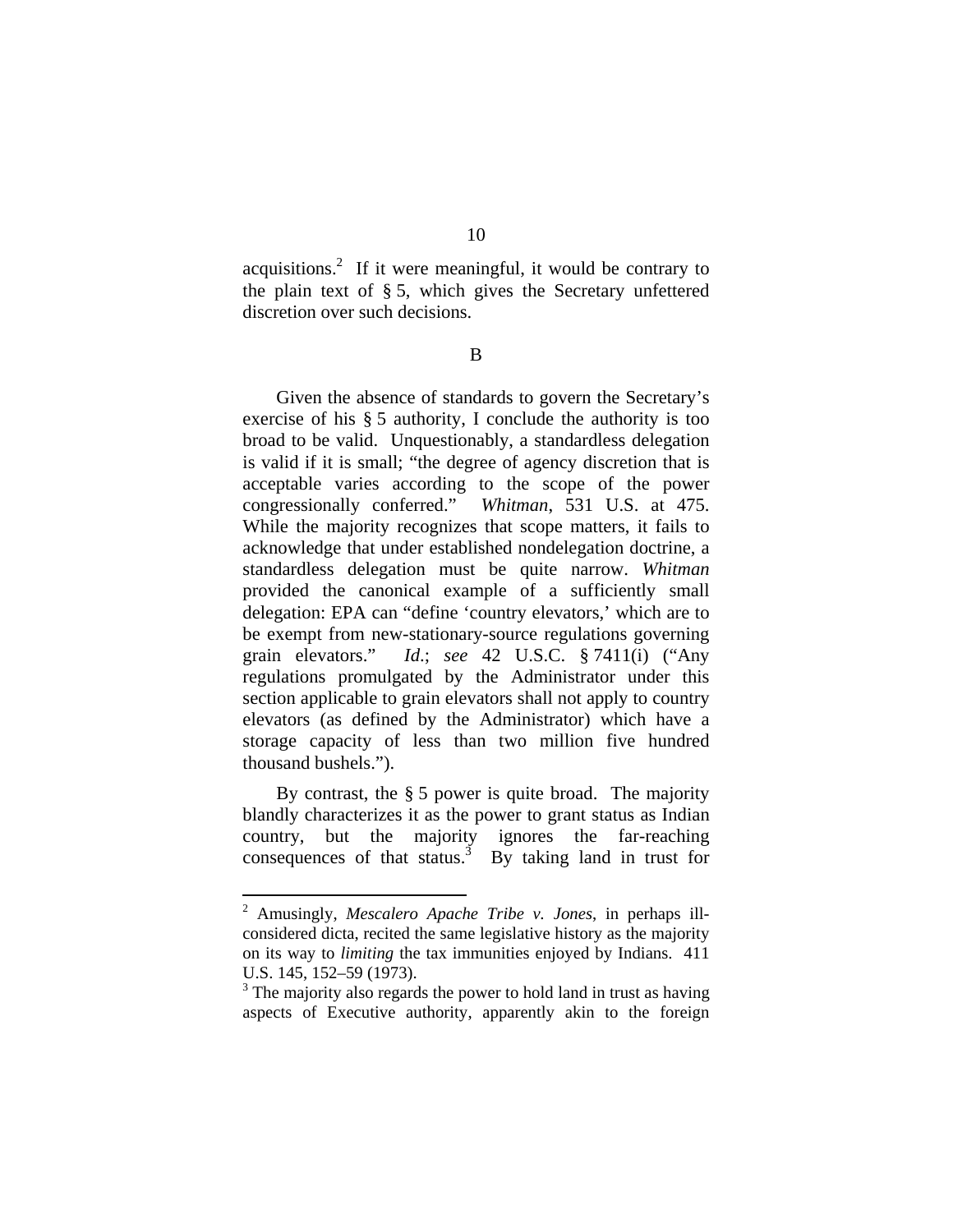Indians, the Secretary removes it from the jurisdiction of the State in which it sits and places it under the authority of a tribe. *Alaska v. Native Vill. of Venetie Tribal Gov't*, 522 U.S. 520, 529–31 (1998) (noting federal land held in trust for Indians is Indian country (citing *United States v. McGowan*, 302 U.S. 535 (1938)). Thus, the trust acquisition authority is a power to determine who writes the law, and thus indirectly what the law will be, for particular plots of land.

 The consequences of the Indian country designation are profound. Most obviously, Indian country and its beneficial owners are "exempt from State and local taxation." 25 U.S.C. § 465 para. 4. Indeed, tribal residents of Indian country are even exempt from motor vehicle and state income taxes. *Okla. Tax Comm'n v. Sac & Fox Nation*, 508 U.S. 114, 127– 28 (1993); *McClanahan v. Ariz. State Tax Comm'n*, 411 U.S. 164, 165 (1973). More generally, Indian country is subject to federal and tribal jurisdiction in both civil and criminal matters. *Native Vill. of Venetie*, 522 U.S. at 527 & n.1 (civil); *DeCoteau v. Dist. County Court for the Tenth Judicial Dist.*, 420 U.S. 425, 428 n.2 (1975) (civil); *see United States v. John*, 437 U.S. 634, 649, 654 (1978) (reversing state conviction for a crime committed on trust land). A state "presumptively lacks jurisdiction to enforce" its regulations in Indian country. *Narragansett Indian Tribe v. Narragansett Elec. Co.*, 89 F.3d 908, 915 (1st Cir. 1996). A tribal sovereign ousts a state, unless Congress expressly provides otherwise. *California v. Cabazon Band of Mission Indians*,

relations powers that mitigated a delegation in *Zemel v. Rusk*, 381 U.S. 1, 17–18 (1965). Maj. Op. at 14–15. Regardless of the Executive's role in concluding treaties with Indians, "the Constitution places the authority to dispose of public lands exclusively in Congress," and that includes the power to hold lands in trust. *Sioux Tribe of Indians v. United States*, 316 U.S. 317, 326 (1942); *see also* U.S. CONST. art. IV, § 3 cl. 2 (Property Clause).

 $\overline{a}$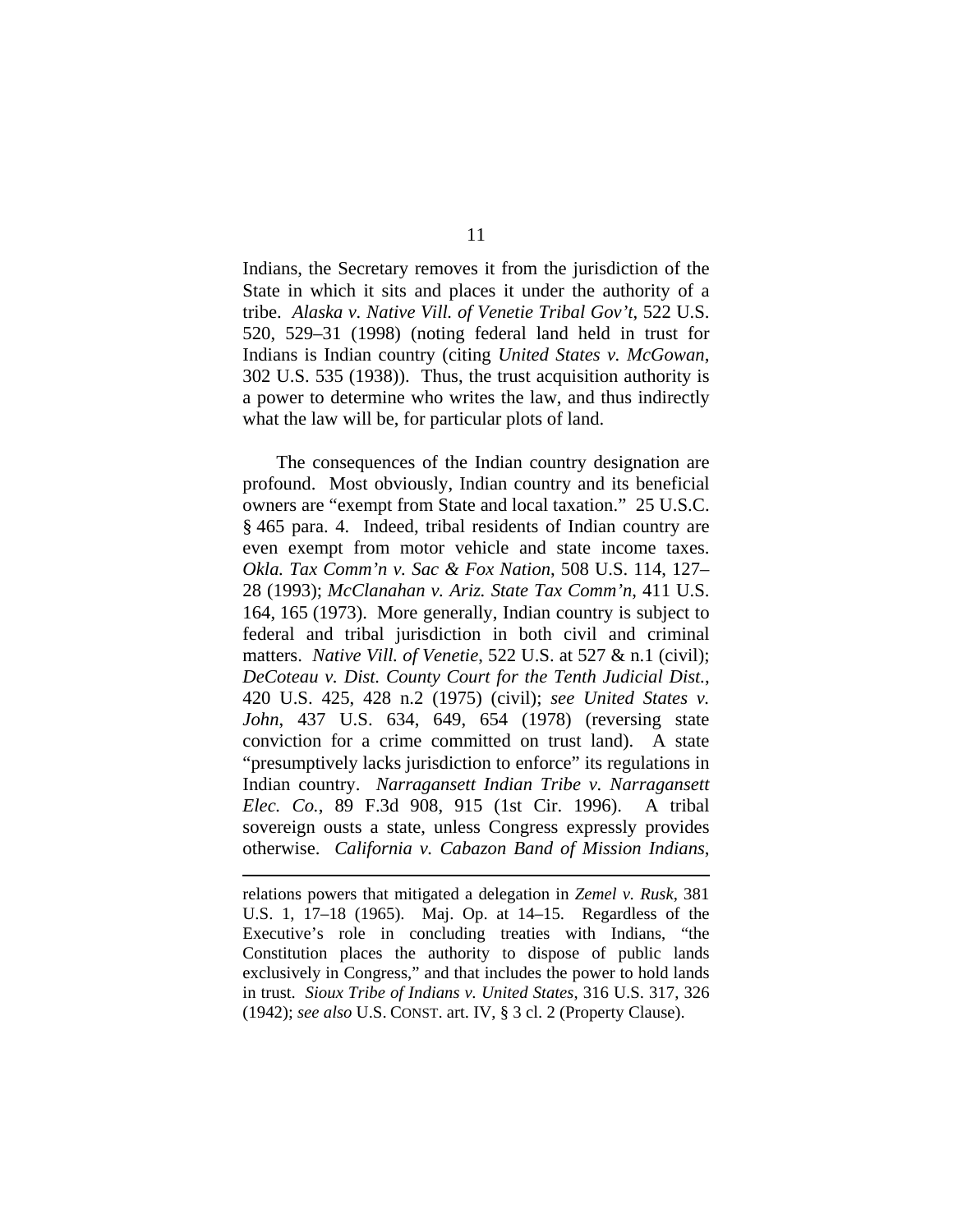480 U.S. 202, 207  $(1987)^{4}$  These consequences result not from other statutes, as the majority claims, Maj. Op. at 15–16, but from the "attributes of sovereignty" that "Indian tribes retain." *Id*. at 207; *see also Okla. Tax Comm'n*, 508 U.S. at 128, Surely we need not avert our gaze from the constitutional backdrop against which Congress legislates.

 Thus, § 5 allows the Secretary, by taking land in trust for Indians, to oust state jurisdiction in favor of government by the beneficiaries he chooses. Although there are certain limits on the scope of this power, such as the restriction that land may only be held "for Indians," they are not nearly narrow enough to validate a standardless delegation. By comparison to the EPA's authority to define country elevators, the § 5 power is astoundingly broad. While the EPA was allowed to exempt certain pollution sources, circumscribed by size, from pollution regulations the EPA itself had imposed under a specific provision, 42 U.S.C. § 7411, here the Secretary can completely remove areas of land from the jurisdiction of state and local governments. Although this power may not need the "substantial guidance" the Supreme Court thought necessary for the EPA's broad authority to set air-quality standards, *Whitman*, 531 U.S. at 476, the power it confers is far too broad to survive without any guidance at all.

 $\mathcal{C}$ 

 $\overline{a}$ <sup>4</sup> The Gun Lake Band casino project nicely illustrates how substantially a change to Indian country status can affect both Indians and non-Indians in the vicinity of trust land. Local governments stand to lose \$85,000 per year in direct property taxes, while the extra traffic and other activity connected to the casino will force local police to hire additional staff at a cost of over \$400,000 per year.